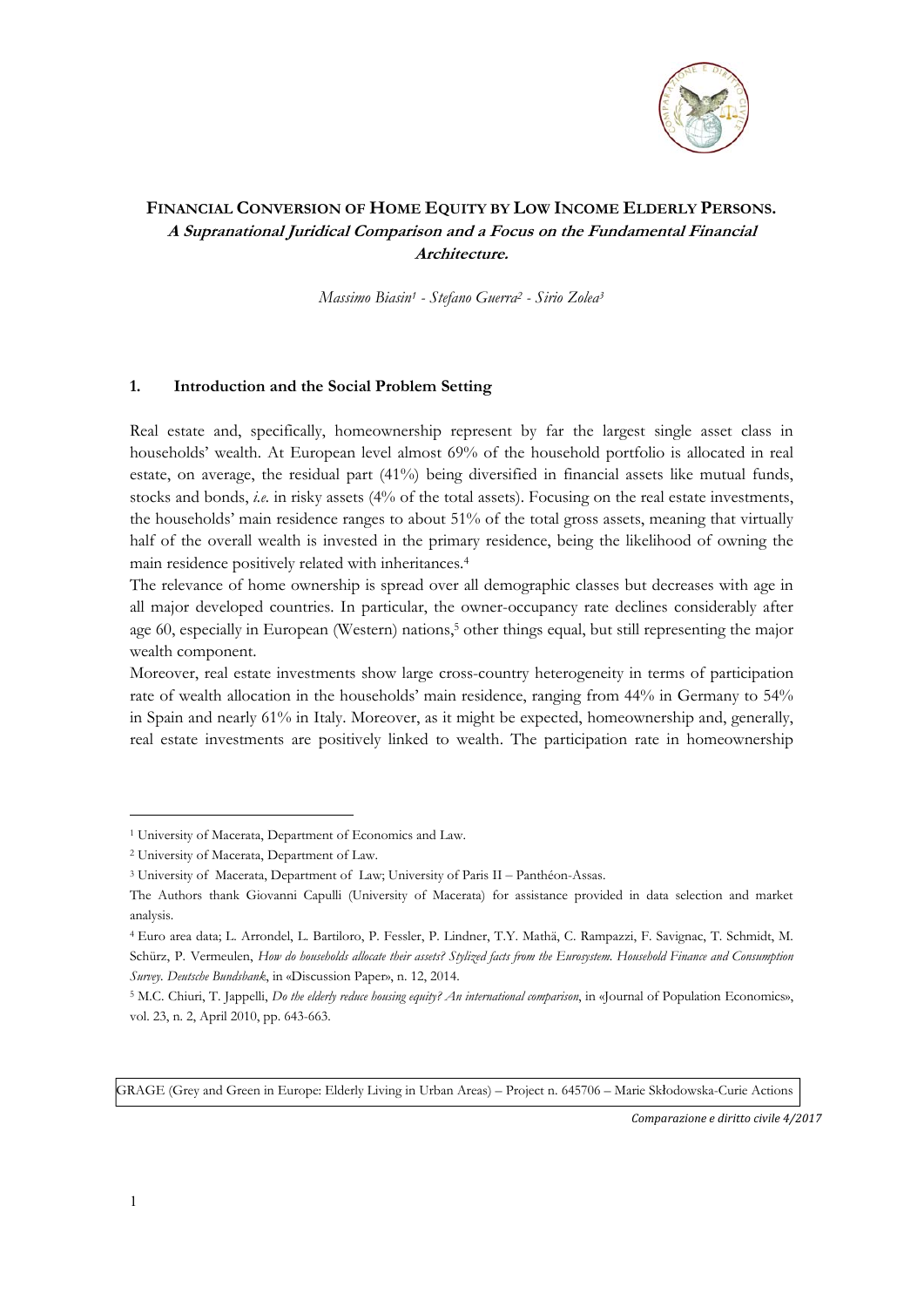

reaches almost 95% (94.8%) in the fifth net wealth quintile in every country of the Euro area, $6$  being limited to 4.8% and 28.7% in the first and second quintile of wealth, respectively.

Low net wealth households clearly neglect additional investments in real estate, being the share of Euro area families belonging to the first and second wealth quintile, holding other real estate than the home of residence, restricted to 2.3% and 8.7%.

Interesting, the cross-country differences reduce significantly when focusing on the demographic characteristics of households of senior and elderly (of age over 50) and controlling for families with low wealth.7

In general terms, home equity represents an investment decision that reflects sociological deliberations like housing services and related consumptions needs and the willingness to pass on an inheritance but – as a specific major asset class – also financial considerations. This due to the fact that real estate can be viewed as potential store of value to be used for prospective future conversion should the current disposable income of households be insufficient for covering the consumption needs.8 This however considering the intrinsic illiquidity of real estate assets that poses severe transaction issues and costs when deciding its refinancing or reversion in cash through property sales.

In that context, the possibility of converting into cash the intrinsic property value of the primary residence might be of particular interest to elderly people interested in integrating their postretirement consumption and (medical) spending capability in the case of a low current income deriving from limited (public or private) pension benefits and a reduced availability of (liquid) financial assets, combined with increased life expectancy, *i.e.* elderlies that might suffer consumption constraints (also called "low income elderly" hereinafter).

In fact, at European stage (EU, 27 countries),<sup>9</sup> in 2015, 17.3 individuals of age 65 and over out of 100 were at risk of poverty or social exclusion (however at decreasing trends, consistently with the Europe 2020 headline indicators, in respect to 2010 and 2006 when the rate used to be 20.0% and 24.7%, respectively)10. The percentage decreases to 15.4% (2015) if referred to people aged 75 and

10 Based upon the Eurostat Glossary (2016), the at risk of poverty or social exclusion (AROPE) refers to the situation of people either at risk of poverty or severely materially deprived where "at-risk-of-poverty population rate is the share of people with an equivalised disposable income (after social transfer) below the at-risk-of-poverty threshold, which is set at

GRAGE (Grey and Green in Europe: Elderly Living in Urban Areas) – Project n. 645706 – Marie Skłodowska-Curie Actions

*Comparazione e diritto civile 4/2017* 

<sup>6</sup> L. Arrondel *et alia*, *How do households allocate their assets? Stylized facts from the Eurosystem. Household Finance and Consumption Survey. Deutsche Bundsbank*, cit..

<sup>7</sup> E. Sierminska, K. Doorley, *Decomposing wealth portfolios across countries: An age-old question?*, CEPS/INSTEAD Working Paper, n. 32, 2012.

<sup>8</sup> A. Benito, *Who Withdraws Housing Equity and Why?*, in «Economica», vol. 76, n. 301, February 2009, pp. 51-70.

<sup>9</sup> EU-SILC Survey, 2016.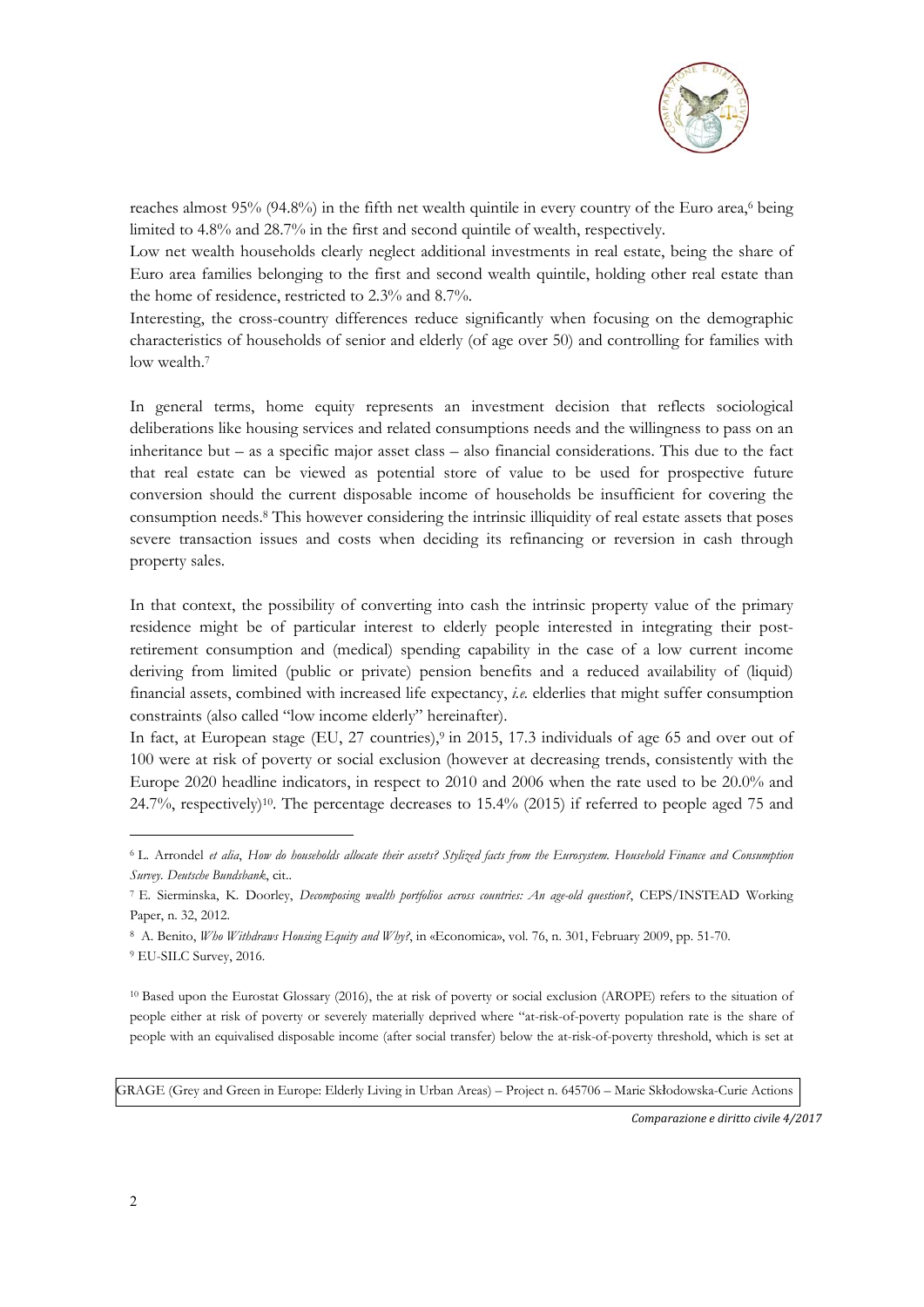

over (18.1% in 2010 and 22.2.% in 2006), where female gender is associated with a higher poverty risk in respect to males, on average.

Surprisingly, the share of population at risk of poverty or social exclusion increases for home owner with no outstanding mortgage or housing loan (22.1% of the total population in 2015), where the risk of poverty is higher for people living in rural area than in towns and suburbs (EU, 27 and 28 countries).11

In that sense, Italy represents no exception: 20.2 elderly people (aged over 65) out of 100 are at risk of poverty or social exclusion, while the percentage reduces to 16.1% for elderlies above 75 years.

Given that demographic and portfolio background, the present paper addresses the issue of home equity conversion at supranational stage by comparing the legal and institutional framework across several European countries (Germany, France, Italy, United Kingdom, Spain, Belgium) and highlighting the fundamental financial architecture of home equity conversion.

The basic idea is that given the common scope of enhancing the living conditions and consumption capability of elderly households, it is of remarkable relevance, on the one side, to investigate the key legal framework and national peculiarities in terms of institutions and contracts. This because the home equity conversion products, like reverse mortgages, depict complex financial investment schemes that request detailed regulation also because low income elderlies often represent uninformed investors. The comparative analysis serves to identify the factors of success and failure, the structural limits of these products in civil law juridical systems and the institutional distinctiveness of the various reversion schemes in place that facilitates the dissemination and acceptance of home equity conversion forms.

On the other side, from a market perspective, one of the main factors that limits the support of home reversion schemes by financial intermediaries and market participants is represented by the need of effective managing and marketing the underlying real estate properties resulting from the final asset conversion.

In that sense the paper suggests the implementation of investment vehicles devoted to sale and loan equity release. This by executing "social" real estate investment funds (or trusts upon national regulation, REITs hereinafter) specialized in home equity conversion. The participation of selected institutional shareholders like foundations and trusts sensitive to the "social" nature of this type of REITs should also enhance the level of confidence of elderly homeowners in such financial products.

60% of the national median equivalised disposable income after social transfers. This indicator does not measure wealth or poverty, but low income in comparison to other residents in that country.

11 EU-SILC Survey, 2016.

GRAGE (Grey and Green in Europe: Elderly Living in Urban Areas) – Project n. 645706 – Marie Skłodowska-Curie Actions

*Comparazione e diritto civile 4/2017*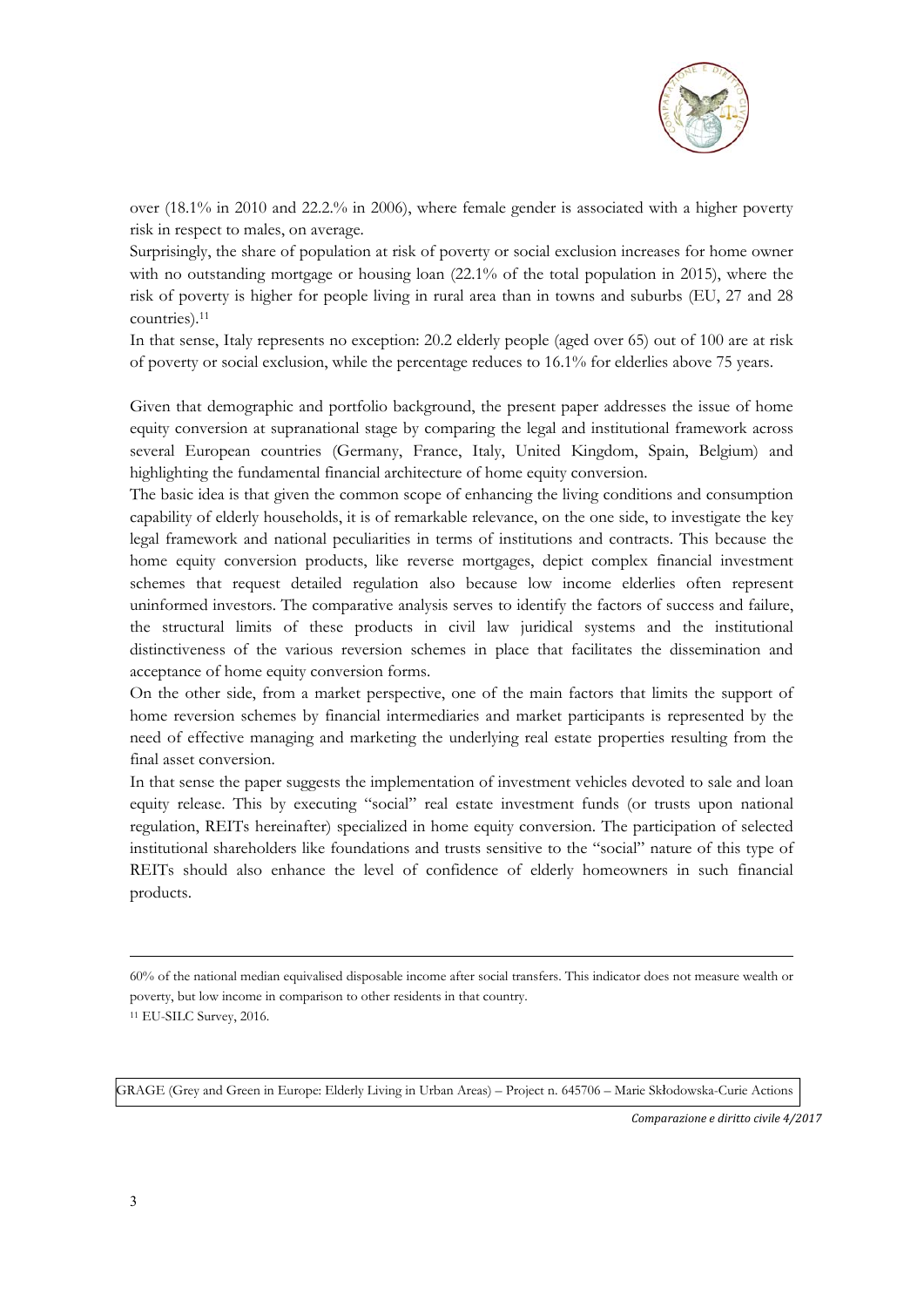

Despite the potential of home equity conversion by elderly in order to enhance their current income and, therefore, consumption, the effective diffusion of such financial products might however (*e.g.*  Italy) be limited by social and psychological constraints inducing elderlies to bequeath real estates and other tangible assets to their heirs. This regardless of personal sacrifice and consumption limitations, 12 so that elderlies *de facto* act as a kind of intergenerational income buffers. These sociological issues and factors might significantly affect the market dissemination of home conversion.

The study is structured as follows. Section 2 depicts the core legal arrangements of home equity conversion in the main European countries. The comparative analysis (2.2.) serves to identify the factors of success and failure and main institutional peculiarities of the various reversion schemes in place. Section 3 presents (3.1.) the overall financial design of home equity conversion and promotes (3.2.) the development of specialized institutional investors capable of enhancing the dissemination of the financial conversion of home equity. Section 4 summarizes the main findings.

# **2. The Core Legal Arrangements of Home Equity Conversion in the Main European Countries**

Europe knows various forms of financialization of home property by low-current income elderly persons, with consistent differences between countries regulated by a civil law system and those with a common law system. In the legal systems analyzed in the present study, the contractual models aimed at home equity conversion are regulated by several basic legal institutes (usufruct, use, right of occupancy, and life-time annuities – provided by the civil codes of each country, with the exception of the United Kingdom) with some peculiarities in each system and by other specific rules (provided by civil complementary legislation, other specific laws, or financial regulatory bodies).

The main types of home equity current in the countries under examination can be subdivided, on the basis of the most used classification, in "Equity Release Schemes" (Loan ERS and Sale ERS).13 In the USA, in the 1980s, ERS started with reverse mortgages and spread throughout Canada, Australia, New Zealand and the UK, using different definitions and products. «"Equity Release Schemes" is the term primarily used in Anglo-Saxon countries to describe both the process and the

GRAGE (Grey and Green in Europe: Elderly Living in Urban Areas) – Project n. 645706 – Marie Skłodowska-Curie Actions

*Comparazione e diritto civile 4/2017* 

<sup>12</sup> R. Dilling, H. Prast, M. Rossi, C. Urzì Brancati, *The psychology and economics of reverse mortgage attitudes. Evidence from the Netherlands*, Netspar Industry Series, 2015.

<sup>13</sup> See for example G.M. Hosty, S.J. Groves, C.A. Murray, M. Shah, *Pricing and Risk Capital in the Equity Release Market*, in «British Actuarial Journal», 14 (1), pp. 41-91, 2008, and U. Reifner, S. Clerc-Renaud, E. Perez-Carrillo, A. Tiffe, M. Knobloch, *Study on Equity Release Schemes in the EU*, Part I General Report, Institut für Finanazdienstleistungen, Hamburg, 2009.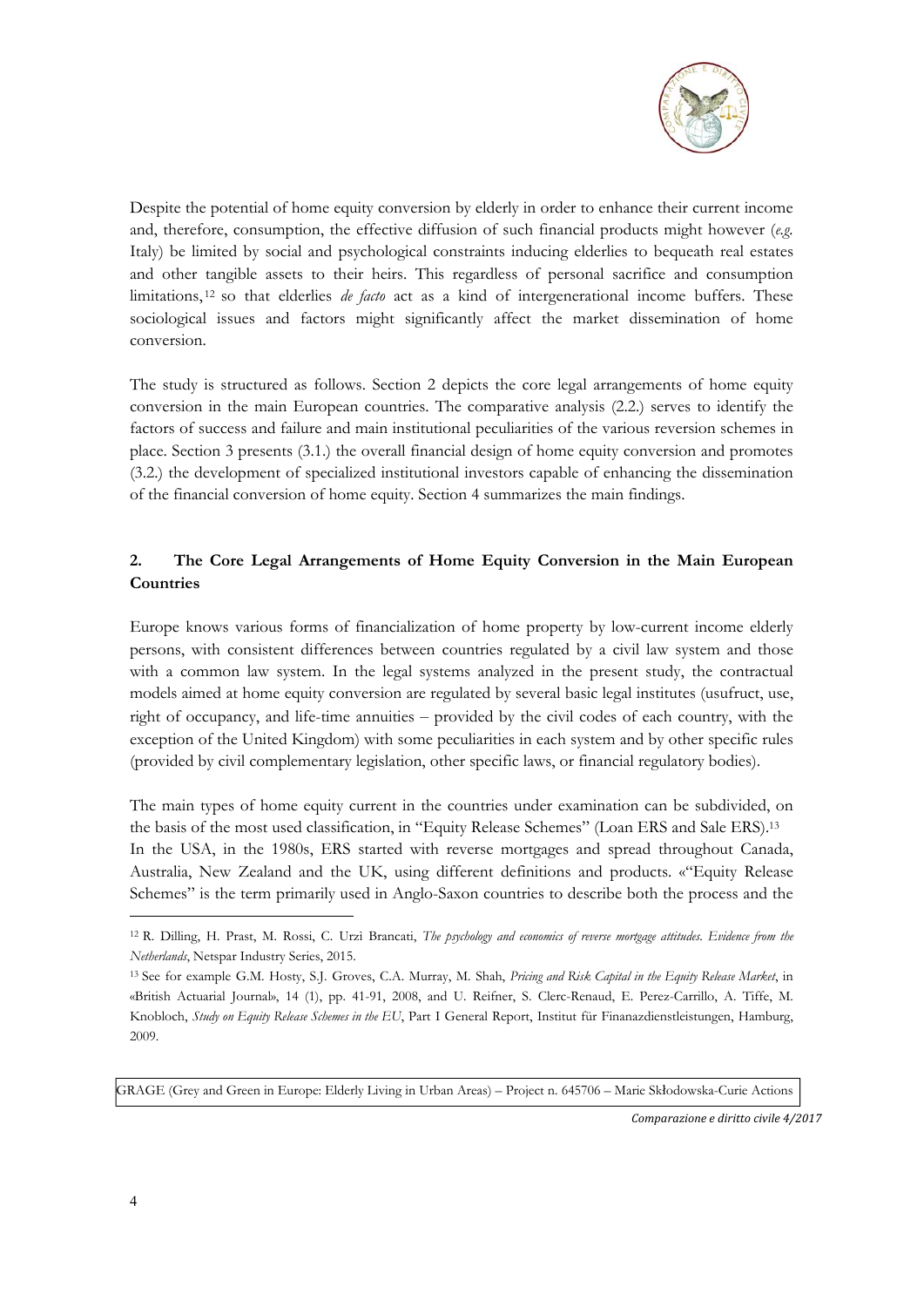

products that allow homeowners to secure substantial lump sums or regular income payments by realizing part of the value of their homes, while being able to continue to live in it».<sup>14</sup> «They transform fixed assets in owner occupied dwellings into liquid assets for private pensions» and consequently «enable a homeowner to access the wealth accumulated in the form of his or her home, while being able to continue to live in it». In this way, «an illiquid asset becomes a source of liquidity, mainly for consumption purposes».15

These schemes are distinguished in two main groups.

Loan ERS (like reverse, also called, lifetime mortgage and other similar products) provide a loan to be repaid by the heirs or through the sale proceeds of the property. Sale ERS (like the sale of the bare ownership and other similar schemes) involve an immediate sale of (usually part of) the property but provide for the right to remain in occupation and to use the cash price for income in retirement.16 UK has a significant ERS market; Spain has an existing ERS market with growing outlook; in the Netherlands  $-$  that are not specifically analyzed in this paper  $-$ , financial products with similar profile like overdraft facilities and credit lines are preferred to pure ERS schemes. In Germany, Italy, France, and Belgium, ERS are under an intensive debate, but are not yet developed as in the Anglo-Saxon environment (USA, UK, and Australia, overall). Generally, legal conditions for ERS in the six European countries analyzed (UK, Spain, Germany, Italy, France, and Belgium) are rather favorable, except for Belgium where the introduction of equity conversion products is interfered by the prevailing law and fiscal arrangements. Overall, specific ERS legal provisions need to be ruled for some countries and adjusted for others.

In the past, conversion of home property aiming to satisfy the financial needs of elderly people was usually provided by legal institutes such as life rents, dating back to Civil Law Codes or, under Common Law, as provision for the lifetime of a beneficiary.17 In more recent times, the idea of equity release entered legal systems where loan amortization, personal liability of the borrower and time limits for the duration of the loan agreement remain central for many regulatory schemes.

-

GRAGE (Grey and Green in Europe: Elderly Living in Urban Areas) – Project n. 645706 – Marie Skłodowska-Curie Actions

<sup>14</sup> U. Reifner *et alia*, *Study on Equity Release Schemes in the EU*, Part I General Report, cit., p. 1.

<sup>15</sup> *Ivi*, p. I. For a general description of the equity release products and for a legal and economic landscape of the same products in Europe and in the Anglo-Saxon countries, see A. Joosten, *Equity Release Products. Analysis for the Netherlands*, Netspar Academic Series, 2015, pp. 5-13; for a study concerning the decision problem of the optimal choice between home equity release products from a retired homeowner's perspective in the presence of longevity, long-term care, house price, and interest rate risk, see K. Hanewald, T. Post, M. Sherris, *Portfolio Choice in Retirement – What is the Optimal Home Equity Release Product?*, Netspar Discussion Papers, 2014; for an analysis of the reasons of the reverse mortgage demand and for a brief history of these products, see S. Castagnetti, *Behavioral Models on Reverse Mortgages. Understanding Reverse Mortgage (Low) Demand*, Netspar – Academic Series, 2015.

<sup>16</sup> *Ivi*, p. II.

<sup>17</sup> *Ivi*, p. V.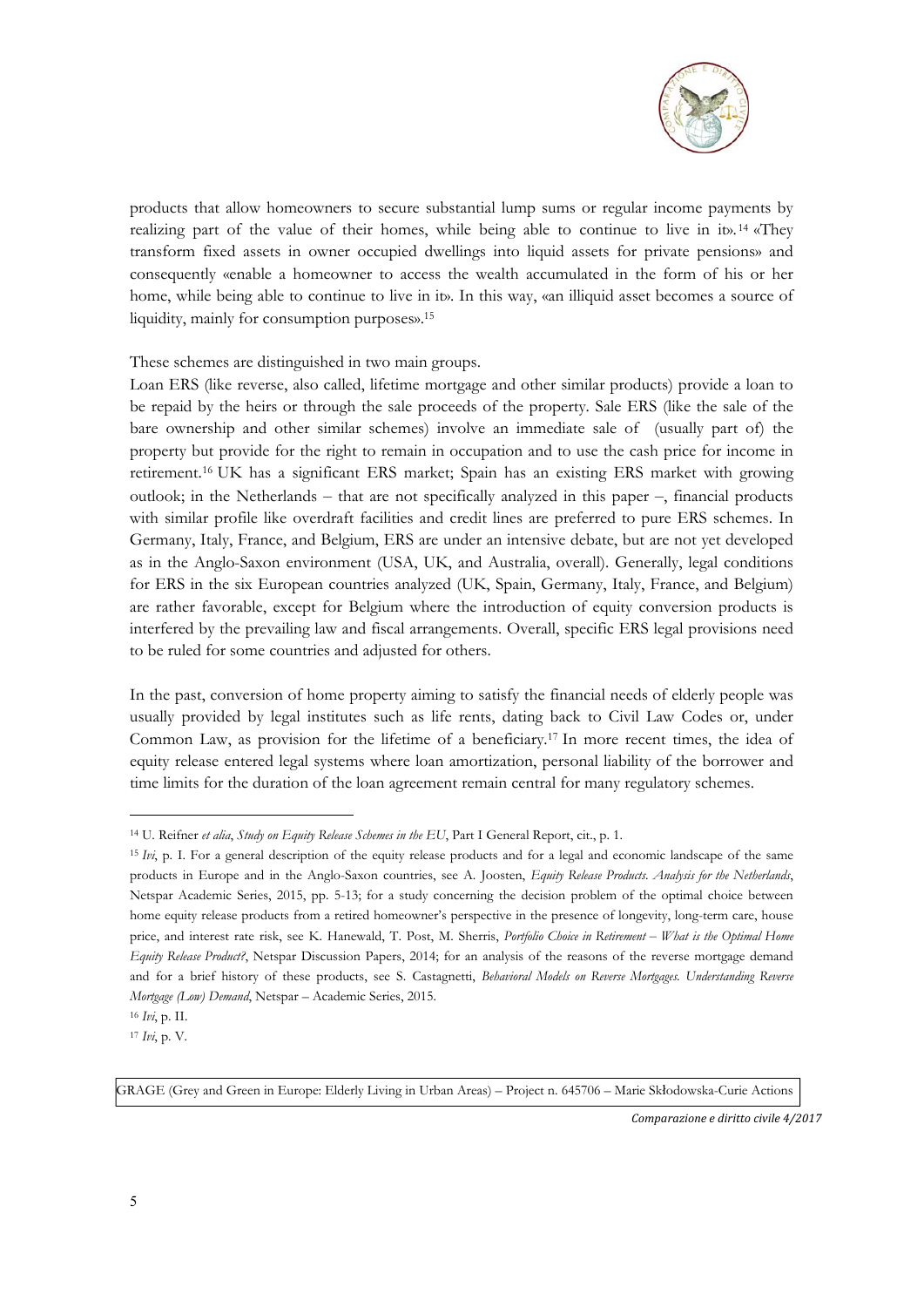

In the UK, the only country under examination with a common law system, ERSs have already gained large market acceptance. This due to the fact that mortgage and pension legislation has been adapted to the special features, risks and needs of "reverse" financial products. France and Spain favour some equity release schemes within their legal system that, like in other civil law countries, basically contrast loans "eating up" the home value instead of building it up. Spanish legislation, in particular, incentivizes ERS in the form of subsidies and tax benefits in return for certain consumer protection constraints. The other legal orders deal with ERS within their general civil and administrative law systems. In that respect, Belgium is the only country, among the ones considered in this paper, regulating mortgages to impede ERS, in principle.

Equity release schemes are not defined precisely in the European legislation and mortgage law as well as private pension schemes are not regulated at common level. Consequently, they are not applied in the same way and with the same constraints and effects and their market is still fragmented.18

The ERS legal framework is created on the basis of three main legal areas, namely credit, mortgages and sales, but insurance law is also important. Moreover, special laws impact both models of home equity conversion. Not all countries have a legal definition of loan and sale equity release models and current definitions in some countries leave space for further sub-types to be introduced by commercial operators, or even privately, inducing a variety of legal frameworks and methodologies in respect to ERS. The exception is the UK, where the Financial Conduct Authority (FCA) <sup>19</sup> regulation and some special legislations (Social Security, Housing, etc.) provide detailed definition of both loan and sale equity release models. So, the country has modern regulation on ERS of both types (and both are described and placed under authorization and supervision).20

ERS are traceable in several Civil Law countries that traditionally tend to set their regulation outside the realm of supervision. In France, private sale and lease-back arrangements (*vente en viager*) which fall under sale ERS are governed by contract law and are interpreted as a traditional sale transaction with specific payment modalities. However, where equity release schemes benefit from subsidies like in Spain, sale equity model arrangements also profit from tax advantages if they fulfill specific requirements.

GRAGE (Grey and Green in Europe: Elderly Living in Urban Areas) – Project n. 645706 – Marie Skłodowska-Curie Actions

*Comparazione e diritto civile 4/2017* 

<sup>18</sup> The *White Paper on the Integration of EU Mortgage Credit Markets* (2007) by the European commission indicates that existing impediments restrict the grade of cross-border activity, reducing choice and competition in the EU State Members market. 19 The FCA is a financial regulatory body in the United Kingdom but operates independently of the UK government, and it is financed by charging fees to members of the financial services industry. The Authority regulates financial firms providing services to consumers and maintains the integrity of the UK financial markets. It focuses on the regulation of conduct by both retail and wholesale financial services firms.

<sup>20</sup> U. Reifner *et alia*, *Study on Equity Release Schemes in the EU*, Part I General Report, cit., pp. 88-90.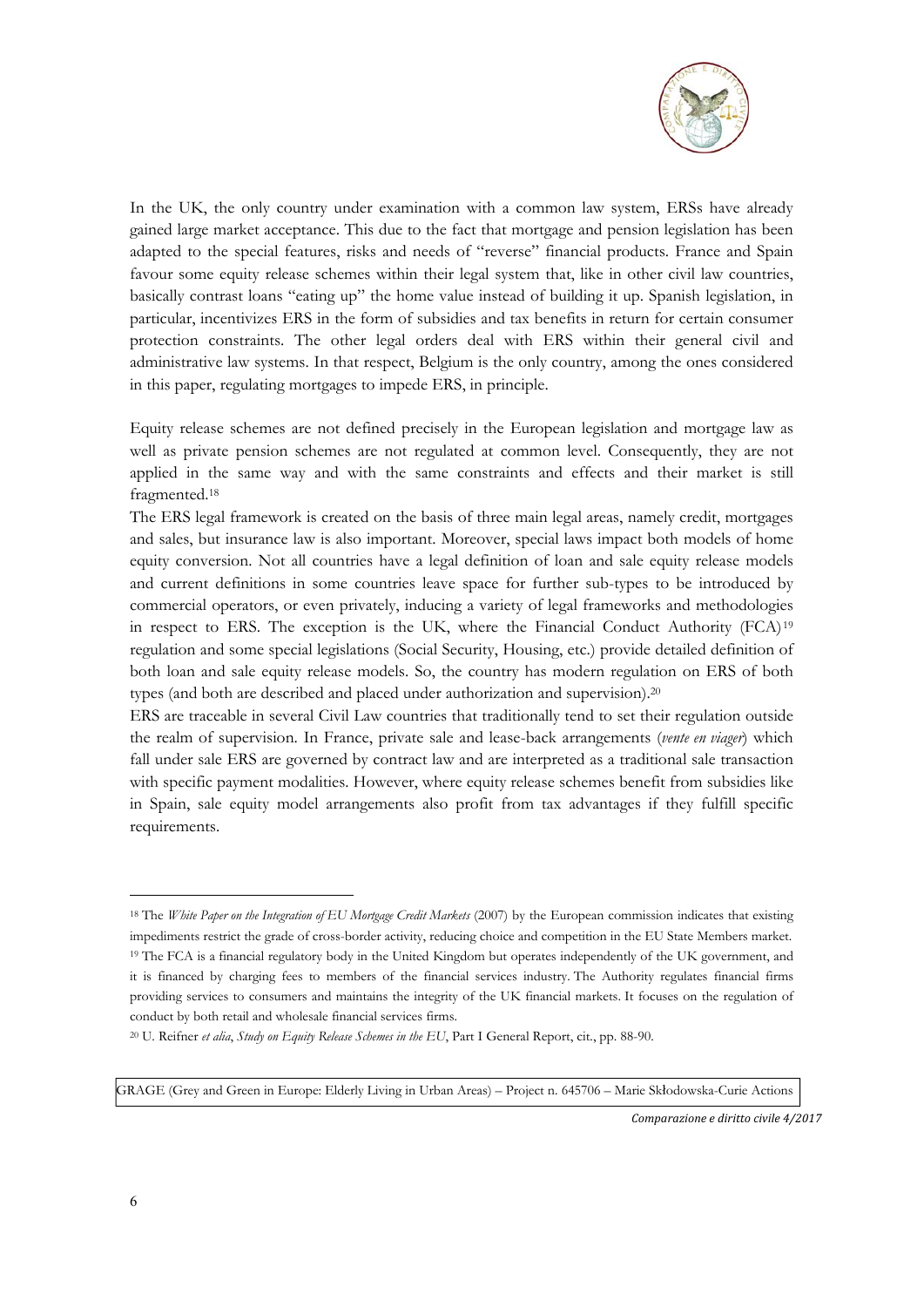

### **2.1. Some European Countries in Detail**

The selected European legal systems and contractual practices are presented considering the relative relevance of their ERS market. In that sense, the UK ranks first due to the widespread acceptance of home equity conversion, while Spain ranks second considering the growing ERS market. France, Italy and Germany provide home equity release models but their markets are still to be developed. The Netherlands present some ERS products and are recently dealing with ERS.21 Ultimately, in Belgium legal barriers hinder the dissemination of home equity release schemes and the market is therefore almost inexistent.

**The United Kingdom.** The UK is characterized by a wide financial market, a high owner occupancy rate and level of homeownership. The market for ERS is favorable and decidedly competitive in terms of product providers also because the population in the age between 55 and 65 is augmenting and savings, pensions, and investments are insufficient to pursue their lifestyle in retirement.22

The equity release market in the UK is fully regulated. Both loan and sale ERS fall under the remit of the Financial Conduct Authority. Consumer protection is provided in terms of relevant information to be disclosed in respect to the supply of equity release plan to retail investors. In case of violation the consumer can seek redress through the Financial Ombudsman Service.

Prior to FCA regulation, many lenders signed up to Equity Release Council (ERC) formerly known as Safe Home Income Plans (SHIP), a voluntary code of conduct that provides a number of guarantees. ERC was formed in 1991 in an attempt to improve the equity release market and its previous poor reputation. The ERC guarantees include a guaranteed right to remain living in the property which is the main purpose of equity release, either for life or until entering long term care. In addition there is a vital "No Negative Equity Guarantee" which basically guarantees that the amount to repay the equity release plan on death or entry into long term care can never exceed the value of the property itself, and so no debt can ever be left behind for beneficiaries of the equity release borrower. In 2012, SHIP rebranded as the Equity Release Council (ERC) and extended its

GRAGE (Grey and Green in Europe: Elderly Living in Urban Areas) – Project n. 645706 – Marie Skłodowska-Curie Actions

*Comparazione e diritto civile 4/2017* 

<sup>21</sup> Causes for the lack of formal ERS despite the developed use of mortgage based products in the Netherlands could derive from the fact that these products serve a similar purpose to ERS by allowing homeowners to extract liquidity from an earlier age by assigning claims to their property. One field where the Netherlands seem to be in progress is that of the adequate housing for the elderly.

<sup>22</sup> U. Reifner, S. Clerc-Renaud, E. Perez-Carrillo, A. Tiffe, M. Knobloch, *Study on Equity Release Schemes in the EU*, Part II Country Reports, Institut für Finanazdienstleistungen, Hamburg, 2009, pp. 4-5. In this country, the first home reversion product was sold in 1965. This earlier version of the product was poorly designed and barely sold (A. Joosten, *Equity Release Products. Analysis for the Netherlands*, cit., p. 14).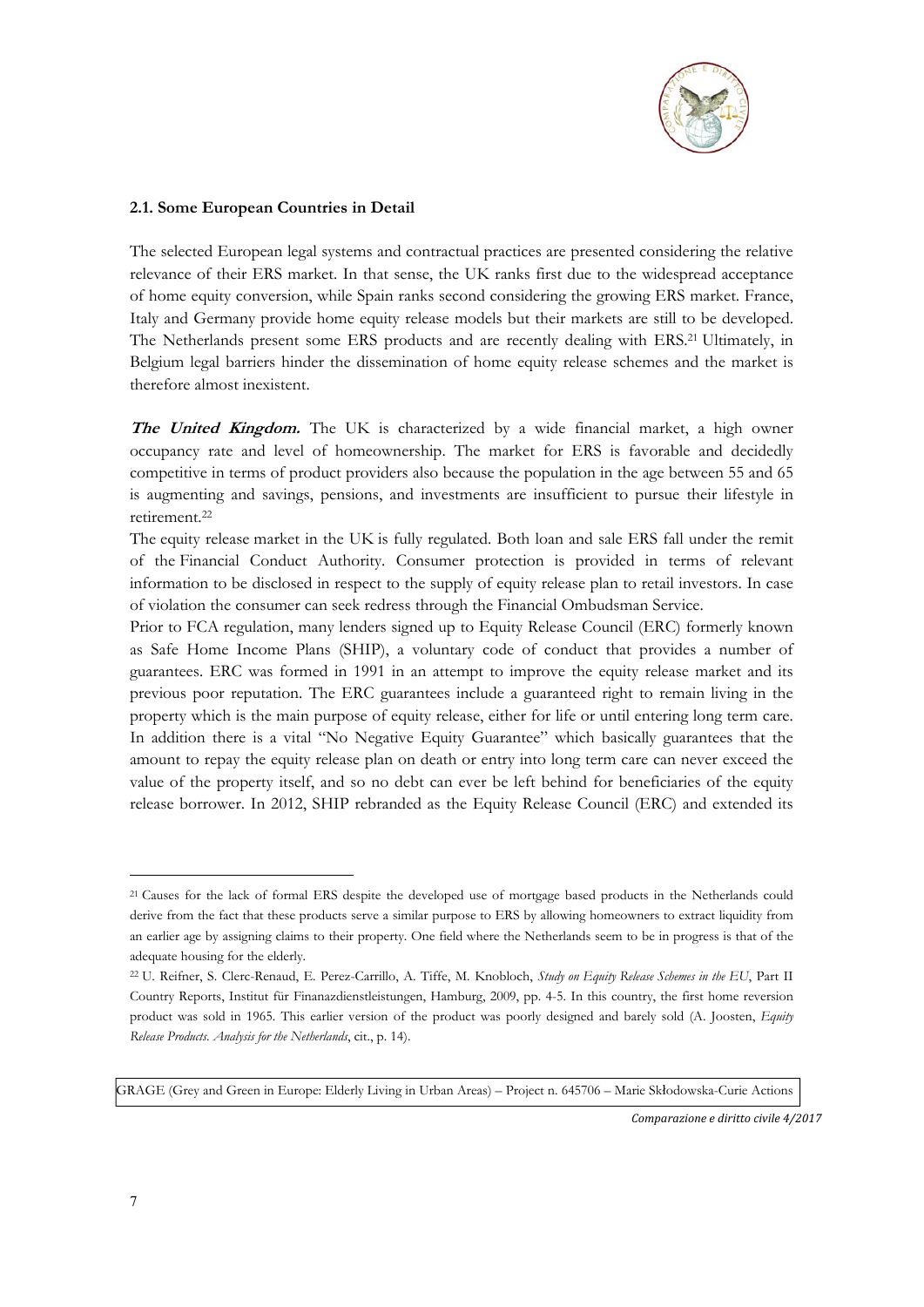

reach to Equity Release advisers as well as product providers.23

The UK home equity release market is basically made up of two types of plans. Loan equity release models are the most offered product but also sale ERS are on the market from a very long time. A considerable move towards the supply of more flexible products is evident, allowing a whole range of possibilities from taking lump sums to a series of smaller sums or access to the equity on an ad– hoc basis. This can be a consequence of competition in the UK ERS market, whereby specific features catering differentiate customer needs.24

The most popular plan are lifetime mortgages, where the homeowner retains ownership of the property but the property is charged with the repayment of a mortgage loan; rolled-up interest accrue over the homeowner's lifetime. To help customers decide, a number of companies provide a free equity release calculator to show a rough estimate of the amount of equity that could be released.

In the UK, the term used for the most common type of ERS is "lifetime mortgage". More precisely, with lifetime mortgages the consumer can borrow a sum of money up to a maximum loan-to-value ratio set by the provider depending on the age (and the partner's age, if appropriate). Most products offer amounts based on similar ratios, for a given property value. Some providers are willing to lend higher amounts in return for higher interest rates. Moreover, if the maximum loan size is not taken out from the outset, there may be limitations on such products which restrict the time after that further advances are allowed. Interest rates are generally fixed for the entire duration.25

In UK, but particularly in England and Wales, three types of lifetime mortgage are widespread, namely roll-up lifetime mortgages, drawdown lifetime mortgages and interest payment loans.26

With a roll-up mortgage the consumer takes out (principally) a loan against the value of his home. The lender pays a lump-sum to the consumer who has not to make any repayments of interest or capital until he sells his home. Instead, the interest is "rolled-up" and added to the total loan. The full amount of rolled-up interest and the principal are repaid when the borrower sells his home.

In drawdown lifetime mortgages, the borrower gets a smaller initial sum and cash amounts either when needed or on a regular basis. Because he is taking out smaller amounts of money over a period of time, his debt will grow more slowly than taking the whole principal at the start.

1

GRAGE (Grey and Green in Europe: Elderly Living in Urban Areas) – Project n. 645706 – Marie Skłodowska-Curie Actions

<sup>&</sup>lt;sup>23</sup> At now, the regulatory regime consists of eleven "high-level" Conduct of Business principles, which apply to all financial transactions within the FCA's jurisdiction. Detailed rules are present in the Mortgage and Home Finance Conduct of Business Sourcebook (MCOB), available at the FCA website in the Handbook section.

<sup>24</sup> U. Reifner *et alia*, *Study on Equity Release Schemes in the EU*, Part II Country Reports, cit., p. 5.

<sup>25</sup> *Ivi*, p. 6.

<sup>26</sup> For the analysis of the products described in this paragraph (Loan Model ERS, Sale Model ERS, and other schemes), it has been consulted the following factsheet: *Equity Release*, Factsheet n. 65, Age UK, February 2016. See, with this regard, also the large description of I. Hendriks, *Living Longer in Your Own House. Could a Reverse Mortgage Be the Solution?*, Netspar Theses, 2013, pp. 23-28 and *passim*.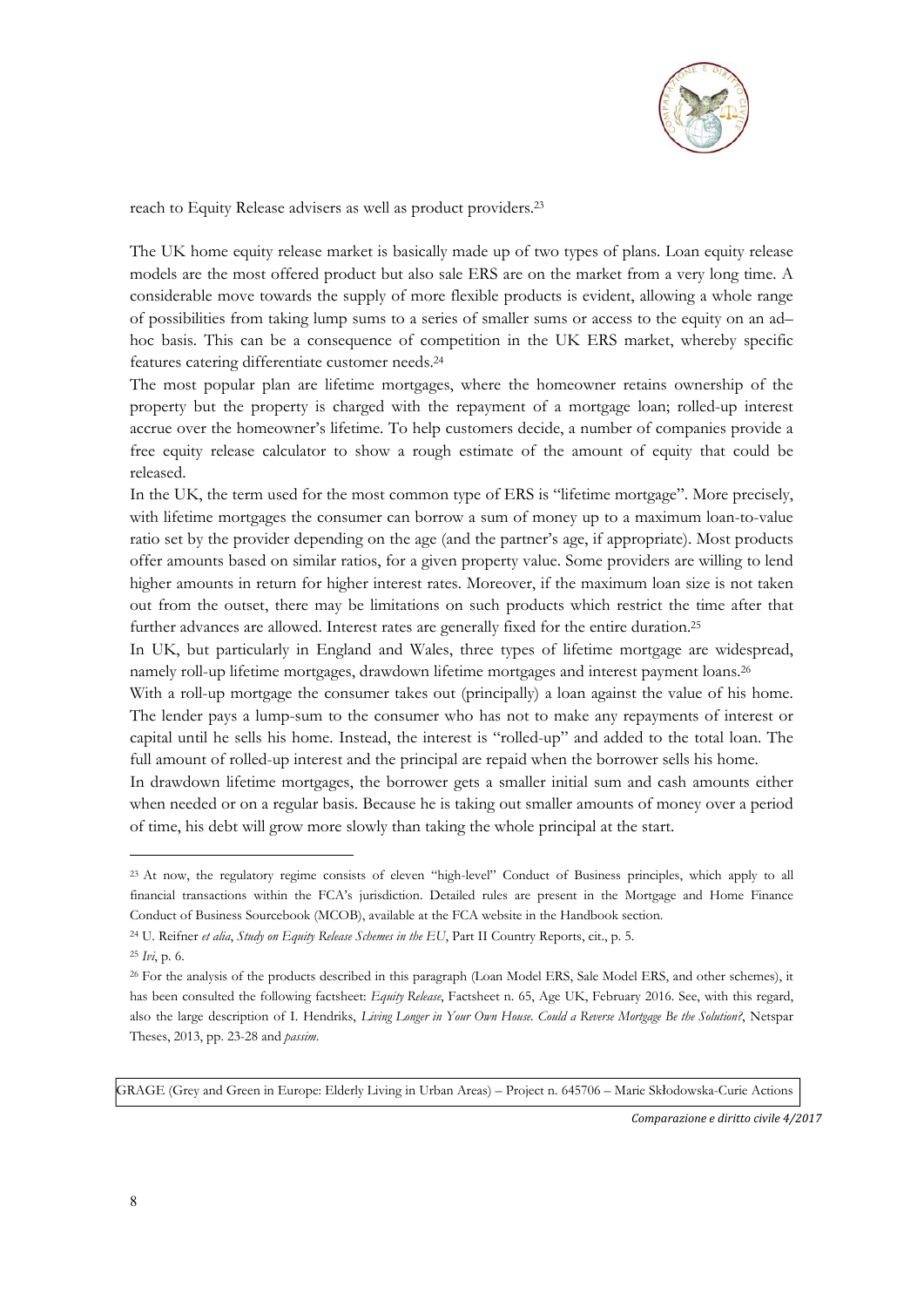

With interest payment loans, a loan against the value of the home can be taken out. The consumer receives a lump-sum on which interest payments are charged. He will not have to repay the principal until the sale of the property. The interest rates are normally fixed. The borrower can choose the amount of interest to pay and, if he decides to stop interest payments, the loan will be converted to a roll-up lifetime mortgage. This protection is of particular relevance for couples because if one partner dies and the surviving partner has a reduced income, she or he may not be able to afford the interest payments.

Sale equity release schemes are better known in UK as "Home Reversions". A homeowner sells his property or a part of it to a private reversion company. In return, the seller receives a cash lumpsum or a lesser lump-sum with subsequent payments, normally for a maximum duration. Besides, the seller might be granted a lease which gives him the right to remain in his house rent-free or for a nominal reduced monthly rent for the rest of life. On the other hand, the investor buys a part of the rights of the seller on the real estate.27 When the seller passes away or moves into residential care, the reversion company gains full ownership of the property. Depending on the contractual terms, which clearly influence the lump-sum amount or monthly income, when the home is sold the heirs may participate in the potential market value increase of the property at maturity in respect to its value at start.28

Other schemes, not equity release models *stricto sensu*, consist of two types: Sale and Rent Back (SRB) schemes and Home for Life (or Lifetime lease plans).

SRB schemes are usually offered to homeowners who are in financial troubles and facing repossession action. With this type of arrangement, a firm buys the house of consumer, usually in the range of 70% up to 80% of its market value, and then leases the property back to him at a market rent. The seller can use the cash to settle his existing mortgage and any arrears that he has while remaining in his home. Some companies may offer an option of buying back the house later at market value. In most cases, these schemes do not guarantee occupancy for life. There are two main differences between SRB and equity release schemes: the security of tenure (equity release will usually provide the consumer with the right to live in his home for life); the fact that with equity release schemes, the homeowner usually doesn't pay any rent or rent payment are limited to a

GRAGE (Grey and Green in Europe: Elderly Living in Urban Areas) – Project n. 645706 – Marie Skłodowska-Curie Actions

*Comparazione e diritto civile 4/2017* 

<sup>27</sup> U. Reifner *et alia*, *Study on Equity Release Schemes in the EU*, Part II Country Reports, cit., p. 6.

<sup>&</sup>lt;sup>28</sup> There are usually some conditions that consumers taking out equity release plans have to meet. These will differ between schemes but could include: a minimum age, usually 55, but also over 60 or 65; a maximum amount the consumer can borrow or sell, typically 18-50% of the property's value; the customer must own his home and it must be of a certain value; he will be required to pay off any outstanding mortgage in full either from the equity that he releases or from other funds; he will have to borrow a minimum amount of money; there may be restrictions on the type and condition of property acceptable to lenders. It is important to underline that money received from equity release can affect the consumer entitlement to Pension Credit (PC) as well as other benefits such as help with health costs and Council Tax Support (welfare benefits).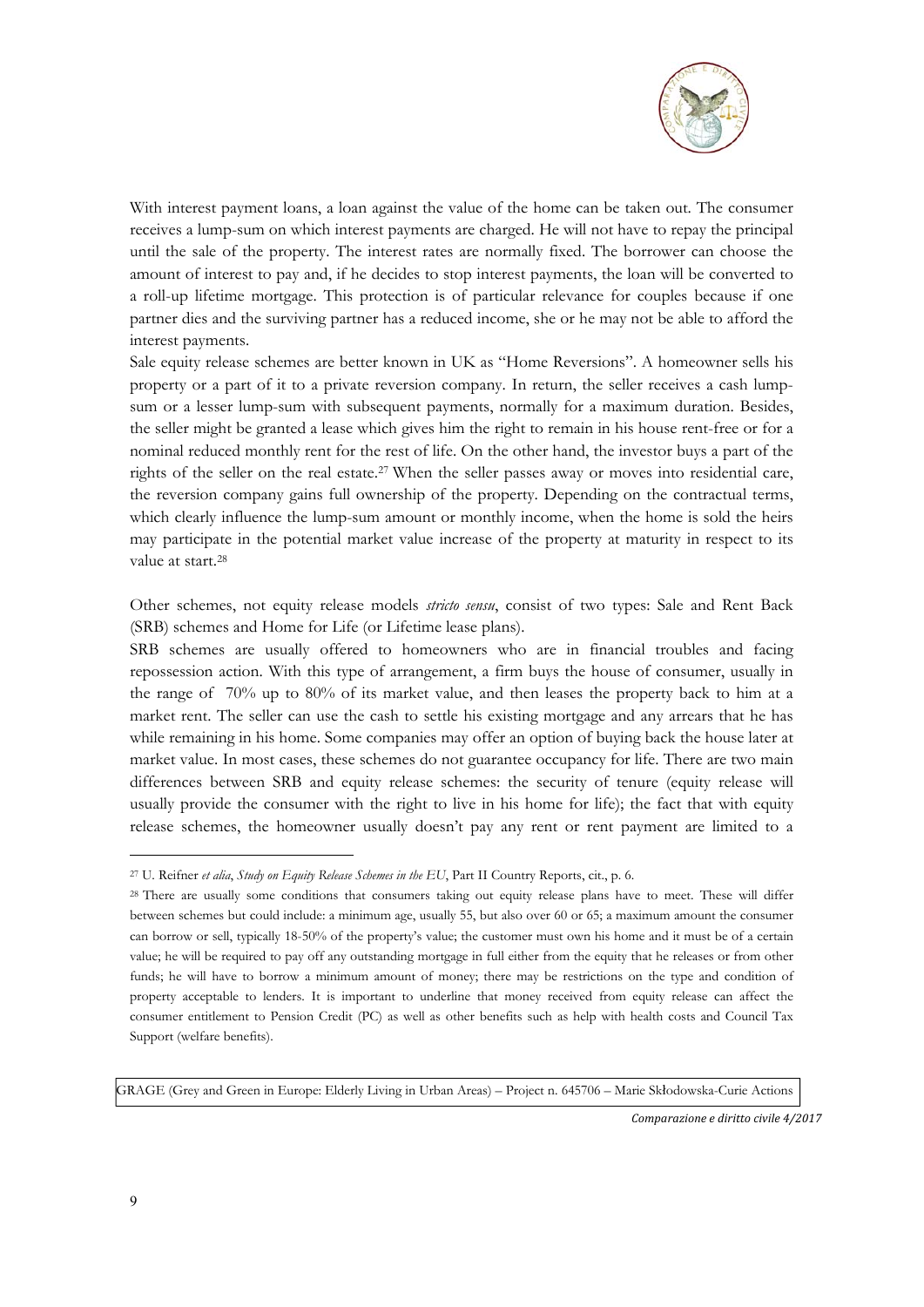

nominal amount. The FCA regulates SRB firms making sure that the deal is appropriate and obliging them to offer for a fixed term assured shorthold tenancies of at least five years.29 Home for Life are not regulated. The investor purchases the property at the market value. The seller is granted a lifetime lease of the property. These plans are normally only available for people aged 60 or over where the homeowner pays a one-off sum for his Home for Life plan and no interest repayments or rents. The one-off sum can include a discount depending on age, gender, marital status and property criteria. It is possible to retain a percentage to provide an inheritance guarantee. When the consumer dies or moves permanently into long-term care, the property reverts back to the company. If the consumer has retained a percentage of his property's value for inheritance purposes, his property is sold and his share of the net sale proceeds is paid to his heirs.

**Spain.** As indicated, in civil law countries likes Spain, the most part of home equity conversion products is regulated by legal norms on usufruct, use and habitation rights (*del usufructo, del uso y de la habitación*).<sup>30</sup> Sale of bare ownership – comparable to sale ERS – in exchange for a cash price (to be used for enhancing retirement income of elderly households), keeping the right of usufruct, use or habitation in favour of the seller with or without a rental fee, is indeed the more common and traditional way for elderly people to convert their home equity into cash but remaining in their house for a fixed period of time or for life.

Institutes such as "life rent" are still present in the Spanish Civil Code. These concepts are less used in the modern welfare state. The idea of equity release entered legal orders, where personal liability of the borrower, time limits for the duration of the loan, and loan amortization remain crucial to some regulatory schemes.

The term "Equity Release Scheme" is not formally known in Spain. Nevertheless, various financial products exist in the Spanish market falling within ERS, both as loan and sale models, as well as other peculiar subtype products. Precisely, the Spanish market was shook by the Act 41/2007 regulating the basic requirements and attaching exemptions on some taxes, notary and registrar fees with regard to reverse mortgages. At present, these types of products are current in the Spanish market and some financial intermediaries are introducing specific reverse mortgages.31

GRAGE (Grey and Green in Europe: Elderly Living in Urban Areas) – Project n. 645706 – Marie Skłodowska-Curie Actions

*Comparazione e diritto civile 4/2017* 

<sup>29</sup> U. Reifner *et alia*, *Study on Equity Release Schemes in the EU*, Part II Country Reports, cit., p. 7: «The UK can serve as a good example because the competition authorities publish their study on what is in that country a relatively new type of property transaction whereby firms buy homes from individuals, usually at a discount, and then allow those individuals to stay on in the property as tenants».

<sup>30</sup> The Spanish Civil Code governs usufruct in articles from 467 to 522, while use and habitation in articles from 523 to 529.

<sup>31</sup> U. Reifner *et alia*, *Study on Equity Release Schemes in the EU*, Part II Country Reports, cit., p. 43. For a comparative study of the reverse mortgage as known in Spain with other EU State Members, see E. Del Pozo García, Z. Díaz Martinez, L. Fernández Sevilla, *La hipoteca inversa en España: un estudio comparativo con otros países de la Unión Europea y EEUU*, in «Revista Universitaria Europea», n. 15, Julio-Diciembre 2011, pp. 85-106; while for an analysis concerning the utility, the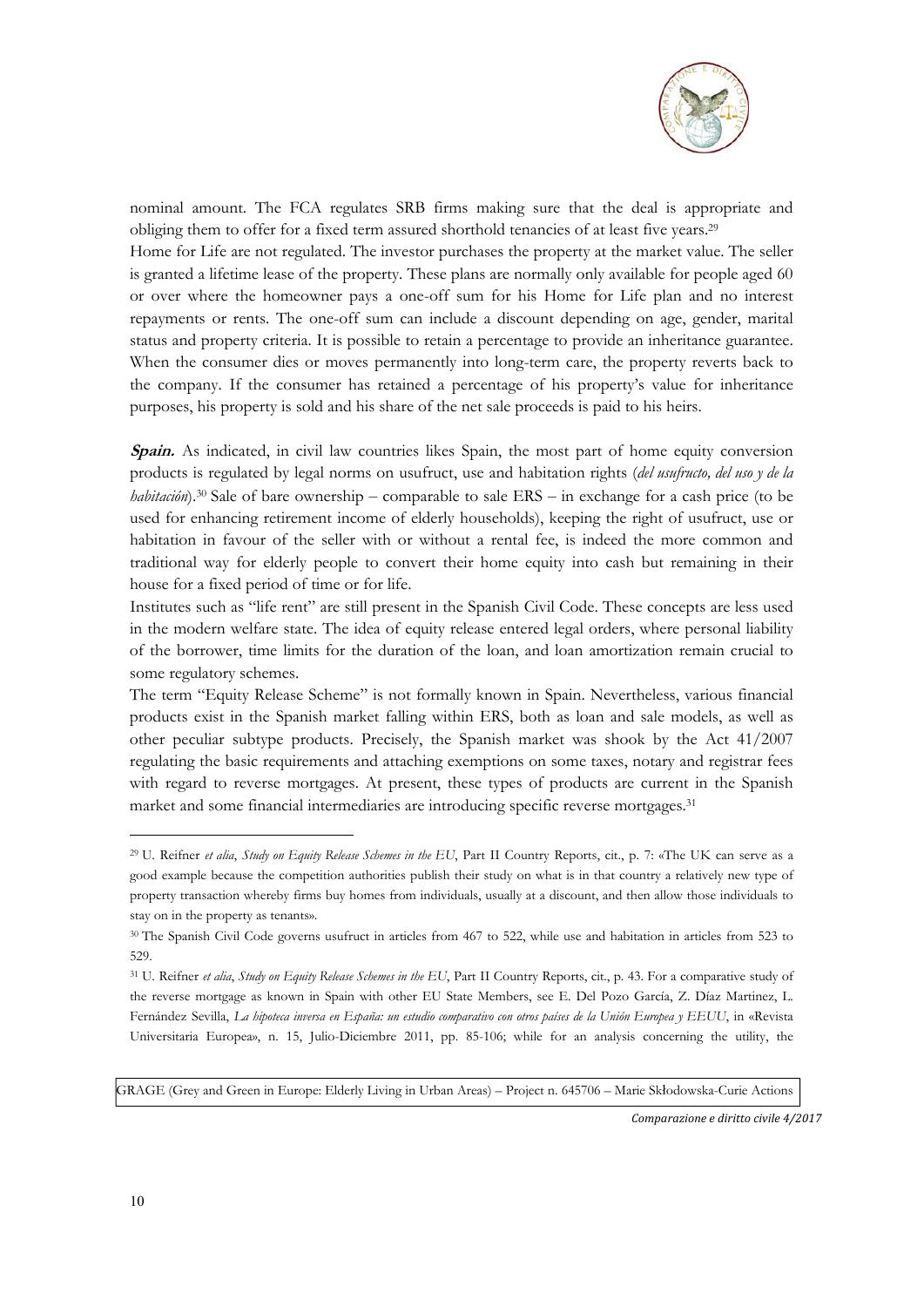

The Spanish language underlines the reverse character of the loan, calling it *hipoteca inversa* or *hipoteca revertida* or *re-hipoteca*, whose legal definition is: «Reverse mortgage is a loan or credit warranted with a mortgage over an immovable asset».32

In this legal system, several sub-types of loan ERS might exist under private law but only the products as regulated under Law  $41/2007$  qualify for subsidies  $33$  if fulfilling the requirements specified in the same law.34 It is provided that the mortgaged property has to be the permanent residence of the applicant, insured against damages; providers must be financial intermediaries authorized to operate in Spain and provide independent information according to article 1 of the Act. Applicants must be 65 years of age or more, and/or be affected by situations of real dependence. Credit can consist of funds accessed either as a lump-sum or through various installments and is supposed to be for life but may be cancelled by the mortgagor, who must, in this event, satisfy the provider with a refund of capital plus interest or upon the sale of the property. There are a number of benefits provided for such schemes: a reduction in the taxation of notarial documents, a reduction in notary and registrar fees similar to pension funds.<sup>35</sup>

Sale equity release models allow homeowners to release some of the property equity that may have greatly appreciated in value over time. These products are based on a contract whereby the elderly person sells the homeownership while maintaining the lifetime right over its use and the right to receive a life annuity pension. They are partially regulated in articles 1802 to 1808 of the Spanish Civil Code, as *Renta Vitalicia*, although this lifetime rent is usually combined either with a tenancy

convenience, and the success of this product in Spain, see A.J. Quesada Sánchez, *La hipoteca inversa: una opción realmente atractiva?*, in «Revista del Ministero de Trabajo e Inmigración», n. 81, 2009, pp. 135-148.

32 U. Reifner *et alia*, *Study on Equity Release Schemes in the EU*, Part I General Report, cit., p. 2.

<sup>34</sup> As provided by the Additional Dispositions 1 and 4 of Spanish Act 41 of 7<sup>th</sup> December of 2007.

GRAGE (Grey and Green in Europe: Elderly Living in Urban Areas) – Project n. 645706 – Marie Skłodowska-Curie Actions

*Comparazione e diritto civile 4/2017* 

<sup>&</sup>lt;sup>33</sup> This credit has to be provided by a financial institution that fulfils the requirements of any other Spanish mortgage provider, and has to be signed before a public Notary and registered as a charge over the property at the Land Registry.

<sup>35</sup> U. Reifner *et alia*, *Study on Equity Release Schemes in the EU*, Part I General Report, cit., p. 89. This scheme is usually linked to a life insurance contract (Policy insurance for a life pension or *Seguro de rentas vitalicias)*, which has to be contracted with an insurance company that offers the insured a periodic amount, generally monthly, for his life, according to Spanish insurance regulations. At now, the heirs can implement the following options, on the basis of art. 1, point 7 of Act 41/2007. First, they can choose to cancel the credit repaying the loan, in which case no penalty can be imposed on them. Second, the heirs can decide to obtain a fully new credit agreement with the provider, in which case this possibility is left entirely up to the wishes of the parties to the new credit contract. Third, the heirs can decide to let the financial institution simply repossess the home. If the heirs follow the last option, all schemes that were concluded in accordance with the Loan Model subtype of Act 41/2007 benefit from a certain "cap" on the amounts to be recovered by the credit provider. Art 1.6 of Additional Disposition of the same Act indicates that the provider can seize the mortgaged property and the estate of the deceased, but the provider's recovery action cannot reach the heirs estate (U. Reifner *et alia*, *Study on Equity Release Schemes in the EU*, Part II Country Reports, cit., pp. 41-42).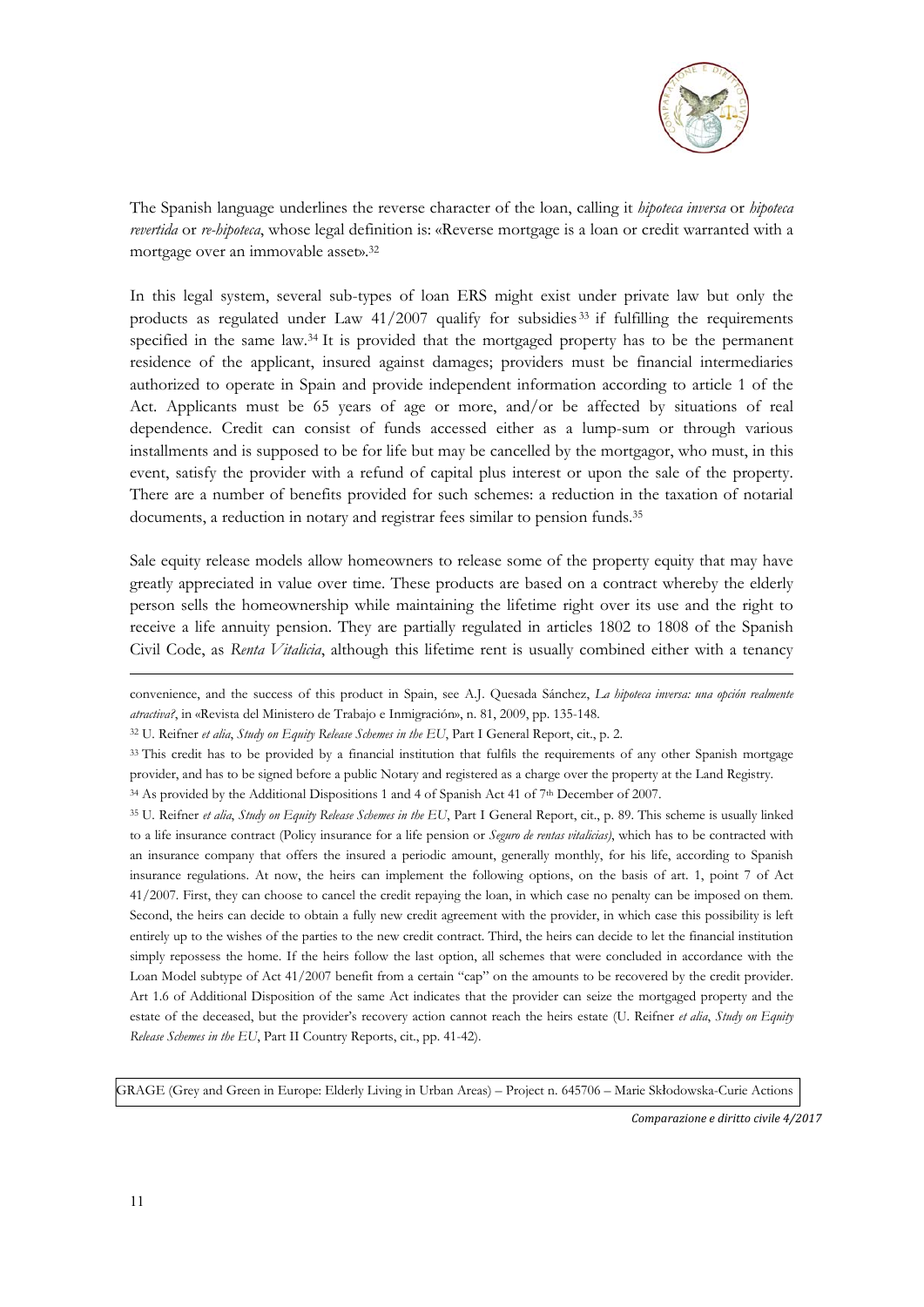

contract or a *usufructo*. By transferring ownership, the seller is released from encumbrances such as maintenance of common areas and payments of local taxation. Monthly payments enjoy fiscal benefits.36

The Spanish personal taxation (IRPF) provides a reduction in notary fees, the exemption from personal gains tax on the capital gain on the property for persons aged over 65, and a beneficial regime for the periodic rents cashed by elderly persons (as for reverse mortgages). The contract can be signed through a realtor acting as a broker for financial intermediaries and insurance companies. The element common to the various subtypes is the sale of property. The law does not typify the contract. In general, in a sale ERS the homeowner sells the ownership of the property and receives a consideration either for himself or for the benefit of a third party included in the contract. The contract could provide the following contents: services (for instance in health care received at home), an advanced lump-sum and a monthly income for life, or a life annuity usually paid in monthly installments. The beneficiary preserves the use, namely the right to use or rent the house for lifetime or for a given duration. The consumer receives a pension payment.<sup>37</sup>

Moreover, the Spanish legal praxis knows contracts regulated by private law that have the effect of ensuring life care for elderly people in exchange of the handing over to the rent/care provider of a property. On the basis of Act 2/2006 of Civil Law of The Autonomous Region of Galicia, a property, which does not need to be a private residence, can be transferred either by a third person or the recipient. Another subtype provides that the owner sells the house and loses possession in exchange for care in a retired person home. Sale model products can be used by a couple or a group of persons, too. In this case, the life annuity payment is calculated with regard to the youngest person. Upon the death of one of the customers the other keeps the home use in exchange of the same monthly payment. Finally, in Spain the owner can sell a house and maintain his possession becoming a tenant. Legal experts observe that this is arranged privately, usually within family relations.38

**France.** The French legal system offers a multifaceted landscape of classical civil law arrangements, differently combined, as well as modern equity release schemes.

Transfer of bare ownership, keeping the usufruct as governed in the Civil Code, is still the most common and traditional way for elderly people to convert their home ownership into cash without giving up the use of the house for the rest of their lives. French academics recently proposed (in

1

GRAGE (Grey and Green in Europe: Elderly Living in Urban Areas) – Project n. 645706 – Marie Skłodowska-Curie Actions

<sup>36</sup> *Ivi*, pp. 42-43.

<sup>37</sup> *Ivi*, p. 47.

<sup>38</sup> *Ivi*, p. 48.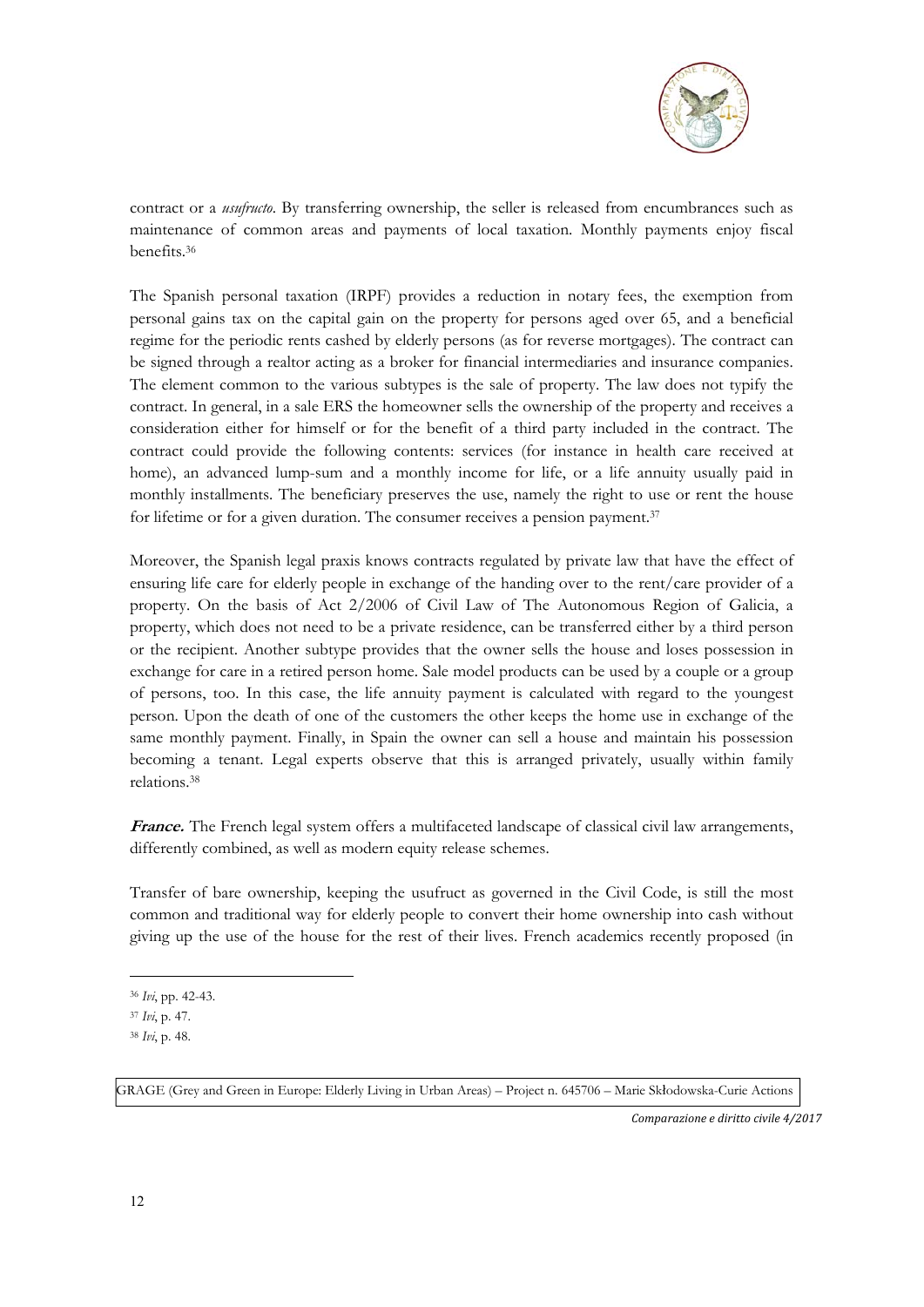

their Project of Reform of Property Law in 2009) 39 a deep reform of legislative regulation of usufruct, in order to modernize it, to make it more flexible and more collaborative between the parties and to counter the situations, frequent in practice, of deterioration of the goods subject to a right of usufruct.

The conversion of the usufruct of the surviving spouse, provided by French Civil Code (artt. 759- 762), can also be a way for an elderly widower or widow to convert ownership into a financial support. In fact, any usufruct belonging to a spouse upon the property of the predeceased gives rise to a power of conversion into a life annuity (or a capital), on request of one of the heirs bare-owners or of the spouse himself or herself entitled to inherit.

Moreover, on the basis of the Civil Code (artt. 1968-1983), contracts of property sales *en viager* (in return for life-time annuities) are widespread (mostly in Ile-de-France and Côte d'Azur), although today they are concurred by reverse mortgages. They are speculative contracts, in the sense that the total price that the buyer (investor) will pay over time cannot be predicted in advance. At the time of the sale, the investor (usually) pays part of the estimated value of the good with the obligation to pay a monthly, life-long pension to the seller. Of course the parties can agree to variously distribute the amount between the initial capital and the life-long pension (the higher the capital, the lower the pension and *vice versa*); they can also agree an indexation clause of the monthly payments or a cancellation clause returning property to the seller if the purchaser fails to pay several monthly disbursements. A preferential right (*privilège du vendeur*) of the seller on the asset usually guarantees the obligations of the investor.

Sales *en viager* can be free or occupied: in the first case, the buyer immediately becomes the full owner. In the second case, which is more common, the seller retains the right of usufruct or of use and habitation on the good (an important difference is that, enjoying a right of usufruct, the seller has to pay the *taxe foncière*, while, enjoying a right of use and habitation, he has not but the purchaser has to). These contracts guarantee a stable and regular income (more appropriate than a principal which is more difficult to manage) for the needs of the elderly and usually are a suitable investment for potential investors, who do not have to pay a large amount at once and can distribute their payments over the time.

Reverse mortgage (*prêt viager hypothécaire*) has been introduced in France by *Ordonnance* n. 2006-346 in 2006, reforming security law, and today, after several modifications, it is governed by articles L315-1 – L315-23 and R315-1 – R315-2 of Consumer Code. The contract can only be agreed between a financial intermediaries and a natural person. The final amount of the obligation of the borrower or of his heirs is only determined when the contractual relationship terminates, which is either at the death of the borrower (or of the couple of borrower spouses, if the contract is in the name and lasts until the death of both of them) or in an early date when his mortgaged property (which can be

GRAGE (Grey and Green in Europe: Elderly Living in Urban Areas) – Project n. 645706 – Marie Skłodowska-Curie Actions

*Comparazione e diritto civile 4/2017* 

<sup>39</sup> H. Périnet-Marquet (edited by), *Propositions de l'Association Henri Capitant pour une réforme du droit des biens*, Paris, 2009.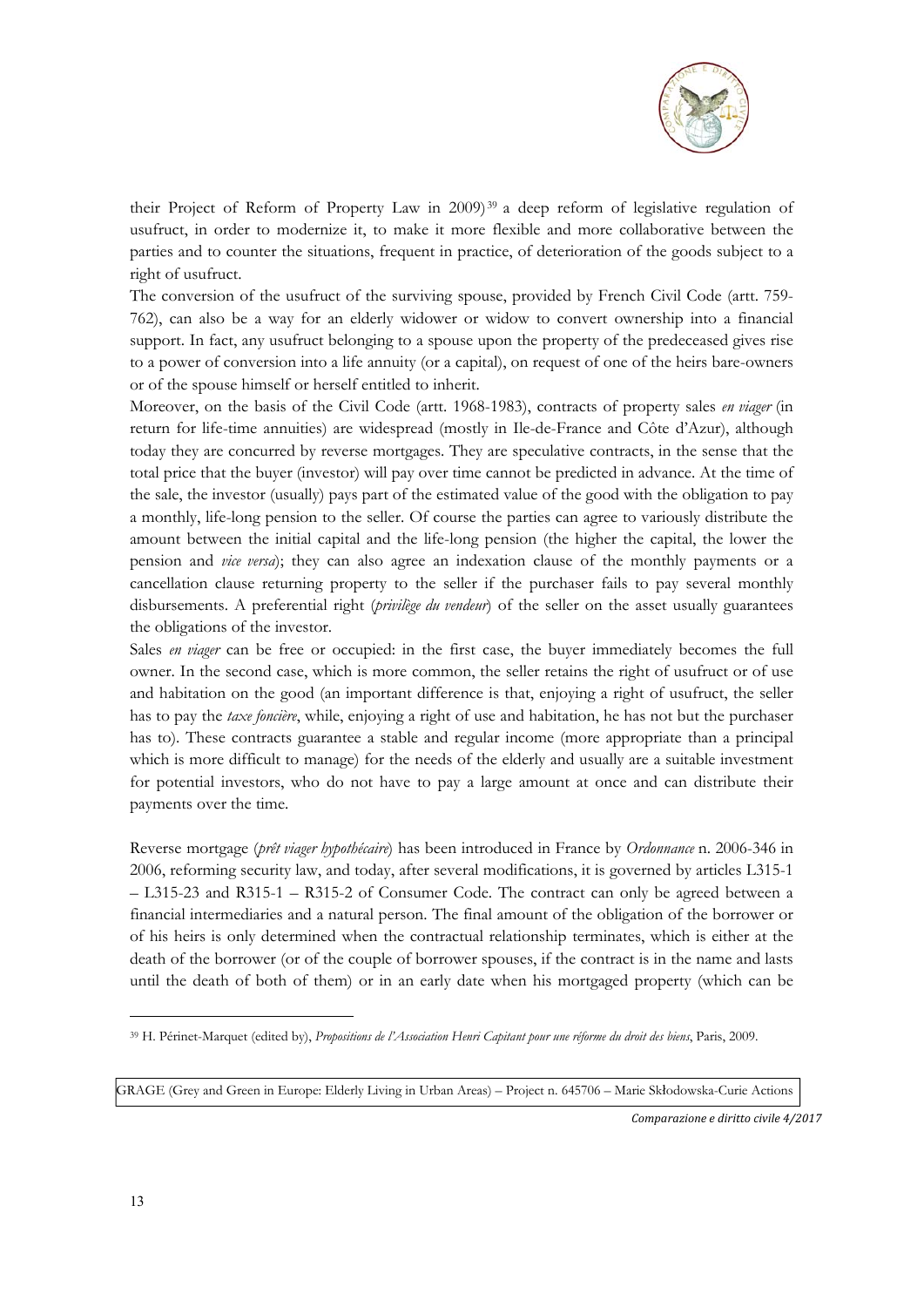

exclusively a residential home) is sold or his ownership dismembered. After the death of the borrower or of the borrowers, the heirs can pay the debt, within the limits of the property value at the moment of the opening of succession. Otherwise, the creditor can choose between the seizure and sale of the mortgaged immovable, according to the general rules of civil law (and also in this case the debt is limited to the profits of the sale), or the attribution of the ownership of it by a judicial decision or by an agreement.

Detailed rules are provided in order to implement the protection of the borrower from the typical risks of this type of agreements. The final value of the debt cannot exceed the value of the good at the time of the end of the contractual relationship. Periodical repayments can be agreed only for interests, that are capitalized annually, but not for the principal: this option has been recently introduced by Act n. 992 in 2015, aiming to strengthen the attractiveness of reverse mortgages. Canvassing is forbidden and the publicity has to be informative and honest, in accordance with specific rules. A prior offer has to mention clearly and precisely the main elements of the loan and has to be maintained for 30 days at least, the borrower having a 10 days period of reflection during which he cannot accept the offer.<sup>40</sup> Both civil and penal sanctions are provided for violations. As a variation on the standard scheme, a kind of reverse mortgage called *prêt avance mutation*,

introduced by Act n. 992 in 2015,41 aims to finance the costs of works for home renovations.

**Italy.** In the Italian legal order, the transfer of the bare ownership, governed in the Civil Code, still remains the more common instrument for home equity conversion. Property sales or transfers of the bare ownership in return for a life-time annuity may be agreed in Italy like in France.42

Reverse mortgage (*prestito vitalizio ipotecario* or *mutuo al contrario*) has been introduced in Italy in 200543 and recently modified in 2015.44 The French choice to introduce regulations on *prêt viager hypothécaire* in the Consumer Code seems more consistent with the alleged purposes of this legal institute than the misleading location of Italian legislation on *prestito vitalizio ipotecario*, between norms concerning welfare state, fiscal law and tax evasion.

The reform, following the example of the French legislator, introduces a more detailed regulation in order to encourage the use of such equity conversion schemes,45 also reducing from 65 to 60 years

GRAGE (Grey and Green in Europe: Elderly Living in Urban Areas) – Project n. 645706 – Marie Skłodowska-Curie Actions

*Comparazione e diritto civile 4/2017* 

<sup>40</sup> G. Morri, A. Mazza, *Property Finance: an International Approach*, Padstow, 2015, p. 192.

<sup>41</sup> Currently governed by article L315-2 of Consumer Code.

<sup>42</sup> The Italian Civil Code governs life-time annuities in artt. 1872-1881.

<sup>&</sup>lt;sup>43</sup> Article 11 quaterdecies, paragraph 12, Law by Decree n. 203 of 30<sup>th</sup> September 2005, converted in Law n. 248 of 2<sup>nd</sup> December 2005.

<sup>44</sup> It has been more recently modified by Law n. 44 of 2<sup>nd</sup> April 2015, which substituted the paragraph 12 of the article 11 quaterdecies of Law by Decree n. 203 of 2005 and added paragraphs from 12-bis to 12-sexies. These rules have been integrated for implementation by Decree n. 226 of 22nd December 2015.

<sup>45</sup> S. Cherti, *Prime note sulle modifiche alla disciplina del prestito vitalizio ipotecario*, in «Il Corriere Giuridico», nn. 8-9, 2015, p. 1099.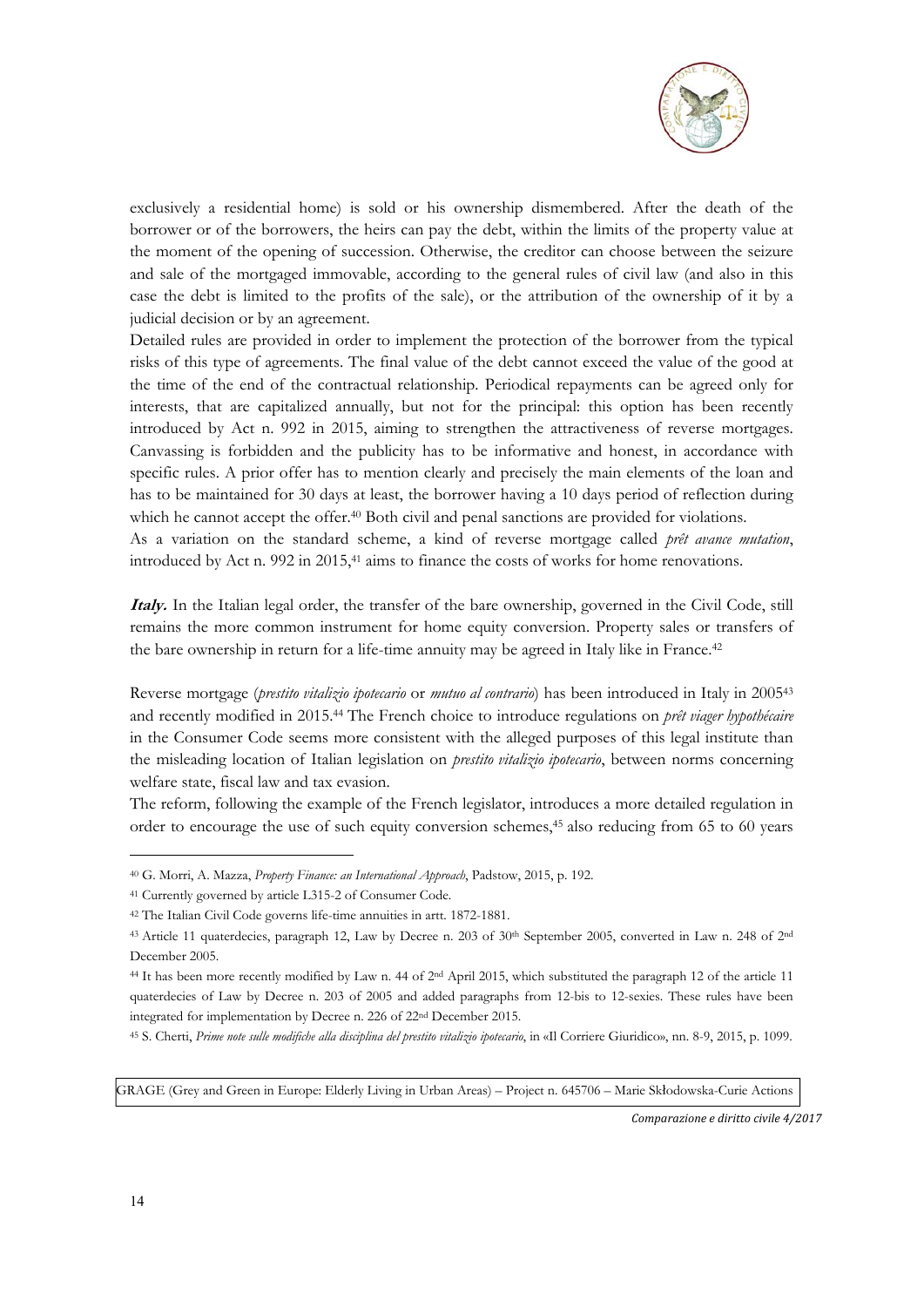

the minimal age for accessing this particular kind of loan, and excluding that the residual value of the debt can exceed the proceeds of the sale of the property, net of expenses. The contract can only be agreed between a financial intermediary, subjected to precise informational disclosure rules, and a natural person. If the borrower is married or cohabits *more uxorio* from more than five years and the couple lives in the house to be mortgaged, the contract must be signed by both the spouses, even if only one of them owns the property, provided that both of them are above the minimal age of 60 years. The full reimbursement in a single payment can only be requested at the death of the borrower (or of the older of the couple of borrowers, when the contract lasts until the death of both of them) or in an early date when the mortgaged property is sold or real rights or enjoyments rights on it are established.

Periodical repayments can be agreed only for interests and costs (not for the principal); interests are otherwise annually capitalized, as an exception to the Italian Civil Code (article 1283). 46 The mortgage cannot concern simultaneously more than one real estate of the debtor. The debtor is not necessarily the owner of the mortgaged residential property, although it is the normal case. The procedure for the sale of the property in order to use the proceeds for repaying the debt, if the heirs do not take over the debt, is simplified and fast, as an exception to the techniques traditionally provided for foreclosure and succession procedures.

**Germany.** As in the other civil law countries here compared, the German legal system provides similar norms governing the main legal institutes concerning contractual models to financialize the home property by low current income elderly persons. However, in Germany there is no specific legislation governing ERS in the civil code (*Bürgerliches Gesetzbuch - BGB*), in tax legislation or other laws. Here, home equity release products are not widespread yet.<sup>47</sup>

The main rules regarding usufruct (*Nutznießung*) – not the use and habitation rights, which are not literally foreseen by the German civil code – concern especially elderly who need to convert their property into financial benefits.48

German legal order used to have a system of life annuities (*Leibrente*) dating back in the 19<sup>th</sup> century, which was governed by the Civil Code,<sup>49</sup> arranged between private individuals: it gradually fell out of use and is now of little relevance in the German legal praxis.<sup>50</sup>

1

GRAGE (Grey and Green in Europe: Elderly Living in Urban Areas) – Project n. 645706 – Marie Skłodowska-Curie Actions

<sup>46</sup> A choice which, authorizing a kind of compound interest, is criticized by some authors: see A. Iuliani, *Il prestito vitalizio ipotecario nel nuovo "sistema" delle garanzie reali*, in «Le nuove leggi civili commentate», n. 4, 2016, pp. 735-737.

<sup>47</sup> U. Reifner *et alia*, *Study on Equity Release Schemes in the EU*, Part II Country Reports, cit., p. 100: «payments from reverse mortgages are not a form of income and merely amount to a loan. No income tax is therefore payable. There are however no government subsidies or promotion to encourage reverse mortgage products at the moment».

<sup>48</sup> These rules are present in sections from 1085 to 1088 of *BGB*, Book III - Law of property, Title II – Usufruct, Subtitle III – Usufruct in property; see also artt. 1199 ff. of German civil code (annuity land charge).

<sup>49</sup> Articles 759 ff., *BGB*.

<sup>50</sup> *Ivi*, p. 98.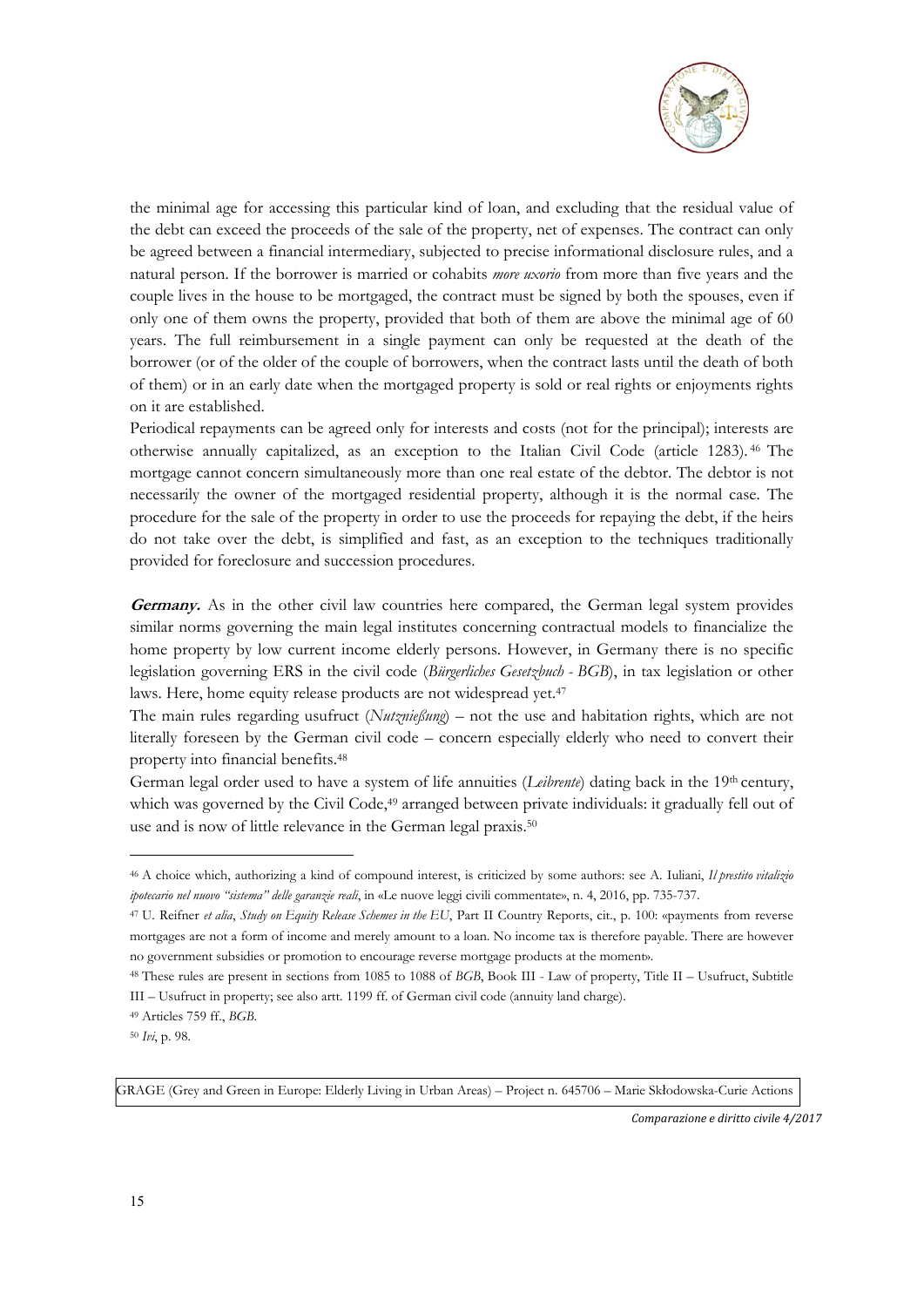

At present, there are no official government sources and statistical data and documents regarding home equity release schemes and there is no important ERS market in Germany. 51 Current legislative initiatives in respect to home equity conversions are not known, but the debate on their legal introduction is still ongoing where the analogous products are called *Immobilienverzehr*, that literally means "real estate consumption", while *umgekehrter Hypothekenkredit* stays for reverse mortgage.52

**Belgium.** As in France, the most used legal arrangement by elderly people is the transfer of the bare ownership, as governed in the Belgian Civil Code (very similar and inspired by the French rules).

Similarly to France, the conversion of the usufruct of the surviving spouse (or legal partner) is possible, as foreseen in detail by the Belgian Civil Code;53 this regardless of the source of the usufruct. The regulation allows the conversion, in whole or in part, into a life annuity, into a principal or into the full ownership of the property subject to usufruct, upon request of the surviving spouse (or legal partner) or of the bare owner. As emended by Act n. 2014-05-22/09, in order to reduce and avoid family conflicts, unless otherwise agreed by the parties, the capitalized value of a lifetime usufruct or of a bare ownership subject to a lifetime usufruct is calculated according to the precise rules codified in art. 745sexies, §3.54 Following these parameters, which are distinctive of the Belgian system, every year the Ministry of Justice establishes the conversion tables. The conversion of the the usufruct of the surviving spouse can be a way for an elderly widower or widow to convert an immovable asset into a financial support, in the form of a life annuity or of a principal.

Property sales or transfers of the bare ownership in return for a life-time annuity are diffused, both in the free and in the occupied version. An indexation clause for an automatic revision of the monthly payments is often provided in the contract, which in several cases also contains penalty clauses (establishing that the seller can retain the annuities he has already received in the case of contract termination) and cancellation clauses if the purchaser fails to pay a number of periodical annuities.

Unlike in France, reverse mortgage in Belgium has not been ruled by the law, although there is public discussion on the matter. Differently from financial intermediaries, Belgian consumer associations contrast the introduction of reverse mortgages and request, in the event of their introduction, strict regulation in order to protect the consumers' interests. Two projects of law

53 Articles 745quater-745octies.

GRAGE (Grey and Green in Europe: Elderly Living in Urban Areas) – Project n. 645706 – Marie Skłodowska-Curie Actions

*Comparazione e diritto civile 4/2017* 

<sup>51</sup> See U. Reifner *et alia*, *Study on Equity Release Schemes in the EU*, Part II Country Reports, cit., p. 99 and for such data see the following documents: Questionnaire of the Bundesverband Öffentlicher Banken Deutschlands (Provider Association) and the Bundesanstalt für Finanzdienstleistungsaufsicht (Regulator).

<sup>52</sup> U. Reifner *et alia*, *Study on Equity Release Schemes in the EU*, Part I General Report, cit., p. 2. In the last years, there were two providers of ERS in Germany.

<sup>54</sup> D. Sterckx, *La valorisation légale de l'usufruit viager*, in «J.T.», 2014/29, n. 6573, p. 561.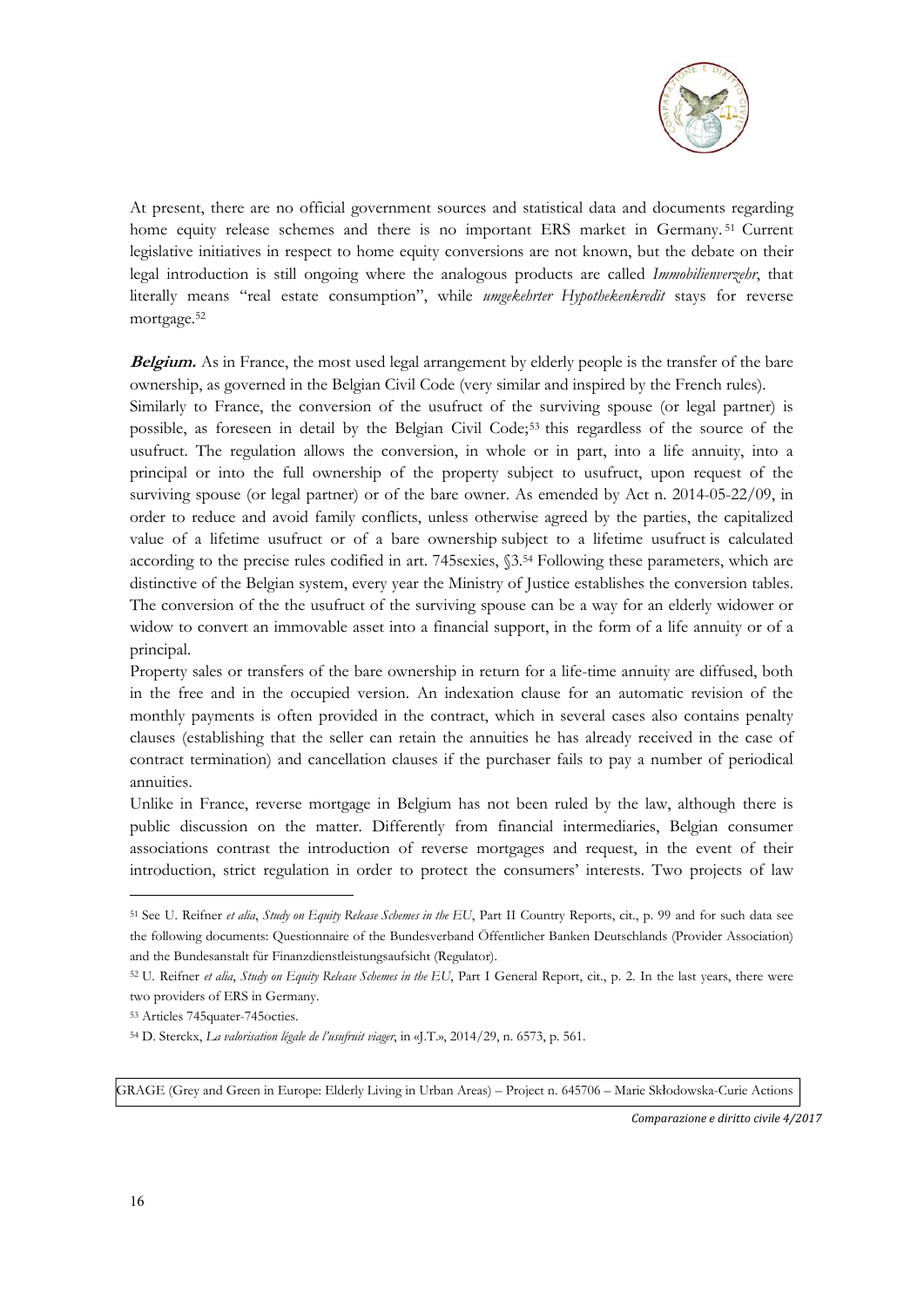

aiming to introduce a kind of reverse mortgage (*crédit pension*) were respectively proposed in the 52nd (2007-2010) and 53rd legislature (2010-2014) of the Belgian *Chambre des représentants*, but the legislator has not adopted them.

### **2.2. A comparative Analysis of the Juridical Success and Failure Factors**

The ERS development processes are deeply different in each country: the French legislator is trying to support the working out of Loan Model ERS. In Belgium, these products are not for the time being provided. In the Spanish legal system, particular forms of ERS get tax privileges, while, in other European legal orders, ERS do not qualify for tax privileges for housing finance. In the UK and in Spain, a developed mortgage market and high levels of homeownership are decisive factors making easier ERS. On the contrary, lower levels of homeownership in Germany are seen as elements less facilitating the development of ERS.55

Barriers to development of the ERS market on economic and cultural levels depend on the characteristic sense of its "reverse" factor. Cultural positions towards homeownership could be a long-term obstacle and discourage consumers, particularly in rural areas, to use these kinds of financial products.56

**The United Kingdom.** The UK is the country in Europe with more awareness, importance, and extended existence of ERS and markets.57 This country doesn't know the typical cultural barriers that apply for other EU countries. «Attitudes to indebtedness and the familiarity with the idea of extracting money from the value of your home are favourable to ERS and it is thus no surprise that the UK is by far the most developed market in the EU».58 A relevant benefit contained by certain schemes and that are almost unique to the UK market, is that a customer can leave a proportion of the equity totally protected, thereby ensuring that not all the potential inheritance is used up during later years. The government involvement with ERS in the UK is also important and this is especially centred around the area of social care funding.59

Very generally speaking, what can be observed about the success elements that the UK system

1

GRAGE (Grey and Green in Europe: Elderly Living in Urban Areas) – Project n. 645706 – Marie Skłodowska-Curie Actions

<sup>55</sup> U. Reifner *et alia*, *Study on Equity Release Schemes in the EU*, Part I General Report, cit., pp. II-III.

<sup>56</sup> Converting home in liquidity is indeed based on three concepts (*Ivi*, p. V): believing that «the home is a capital asset, not merely shelter and a consumer asset to be passed on to the next generation; capital can be made liquid without giving it up completely, and liquidation is neither sale nor bankruptcy; this process can be brought forward by means of credit»; radically criticizing these basis, see A. Iuliani, *Il prestito vitalizio ipotecario nel nuovo "sistema" delle garanzie reali*, in «Le nuove leggi civili commentate», n. 4, 2016, pp. 721-722.

<sup>57</sup> U. Reifner *et alia*, *Study on Equity Release Schemes in the EU*, Part II Country Reports, cit., p. 3.

<sup>58</sup> *Ivi*, p. 34.

<sup>59</sup> *Ivi*, p. 35.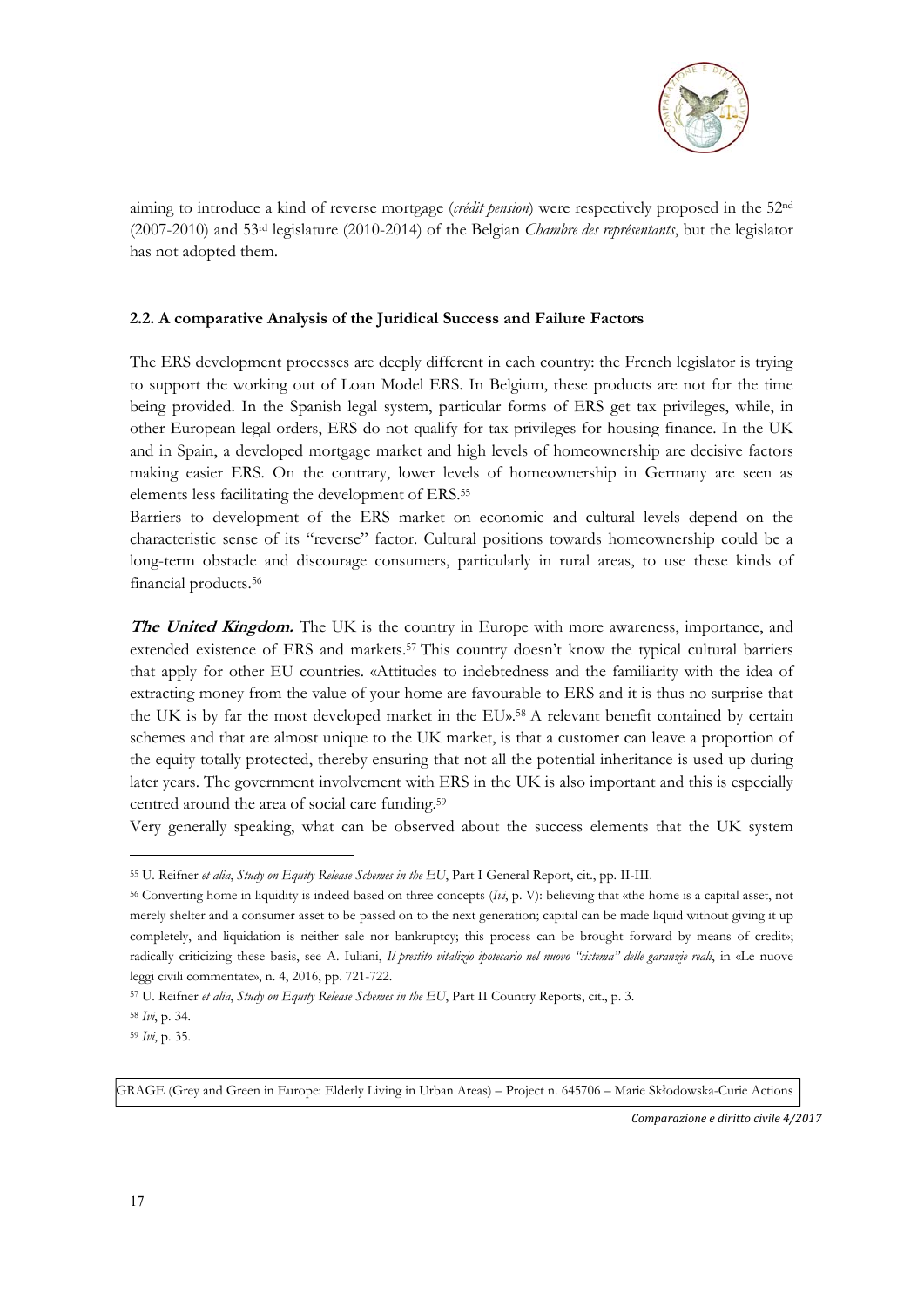

gained in his financial home equity products history is offered by two elements. The first consists of the large competition existing in this country, which favours the choose for elderly citizens who want to convert their home in liquidity, satisfying more easily the different needs of the elderly population. The second one is the foundation of a specific Authority that regulates under the principles provided by the Government the whole sector concerning the home equity products and at the same time allows the individuals who denounce a violation of the rules claiming directly to a jurisdictional organism.

**Spain.** Spanish governments have proposed several measures related to dependency over the past years. The reform of the Mortgage Law (Act  $41/2007$ ), related to the Personal Tax Law,<sup>60</sup> has been passed to regulate ERS, linking tax benefits and fee exemptions to the use of those schemes, as described in the Law. So, smaller than the UK in terms of size of the market, Spain has an important number of providers and shares a number of similarities that played a favourable role in the development of a market for ERS.<sup>61</sup> In the recent years, Spain had a rise in public acceptance of using homes to obtain funds to complement pension plans or allow for homes to be adapted to cater for the increased disability of the elderly persons. This has also been helped by Spanish banks that have launched Loan Model ERS in 2008. Law 41/2007 gives incentives to Loan Model ERS, only under fulfillment of several conditions.62

France. The French example seems to show more a failure than a success of the importation of lifetime mortgage schemes in continental legal systems. French authors variously welcomed and lamented the introduction of this legal arrangements. To be more precise, even if some of them predict a growth of his use, considering that it could provide to both the needs of cash and of security and stability of an ageing population,<sup>63</sup> most of them outline the limitations of the institute, fairly underused until today. Indeed, about 7000 contracts from his introduction in 2006 were

GRAGE (Grey and Green in Europe: Elderly Living in Urban Areas) – Project n. 645706 – Marie Skłodowska-Curie Actions

*Comparazione e diritto civile 4/2017* 

 $60$  Additional Disposition 4 of Act 41/2007, referring to art. 51 of Act 35/2006 of the 28<sup>th</sup> of November concerning the *Impuesto sobre la Renta de las Personas Físicas*. To this aim, annuities perceived are subject to the same treatment as incomes coming from retirement plans as contained in point 3-b of art 51 of the said Law: a tax exemption after 10 years from the receipt of the first annuity payment.

<sup>61</sup> U. Reifner *et alia*, *Study on Equity Release Schemes in the EU*, Part II Country Reports, cit., p. 3.

<sup>62</sup> *Ivi*, pp. 49-50; p. 44: «Advantages and protection is offered to potential consumers of these schemes (i.e. tax and fee reductions), their beneficiaries (i.e. by impeding that the provider charge cancellation fees on heirs wishing to repay the loan upon the death of the applicant) and to financial institutions (because the Law provides benefits to only a particular scheme for which financial institutions and/or insurance firms need to be authorized to operate in Spain). This also allows the development of specific mechanisms to increase transparency and consumer protection».

<sup>63</sup> N. Pécourt, *Les réponses apportées par le prêt viager hypothécaire face aux enjeux du vieillissement de la population*, in «La Semaine Juridique Notariale et Immobilière», nn. 45-46, November 2014, p. 1330.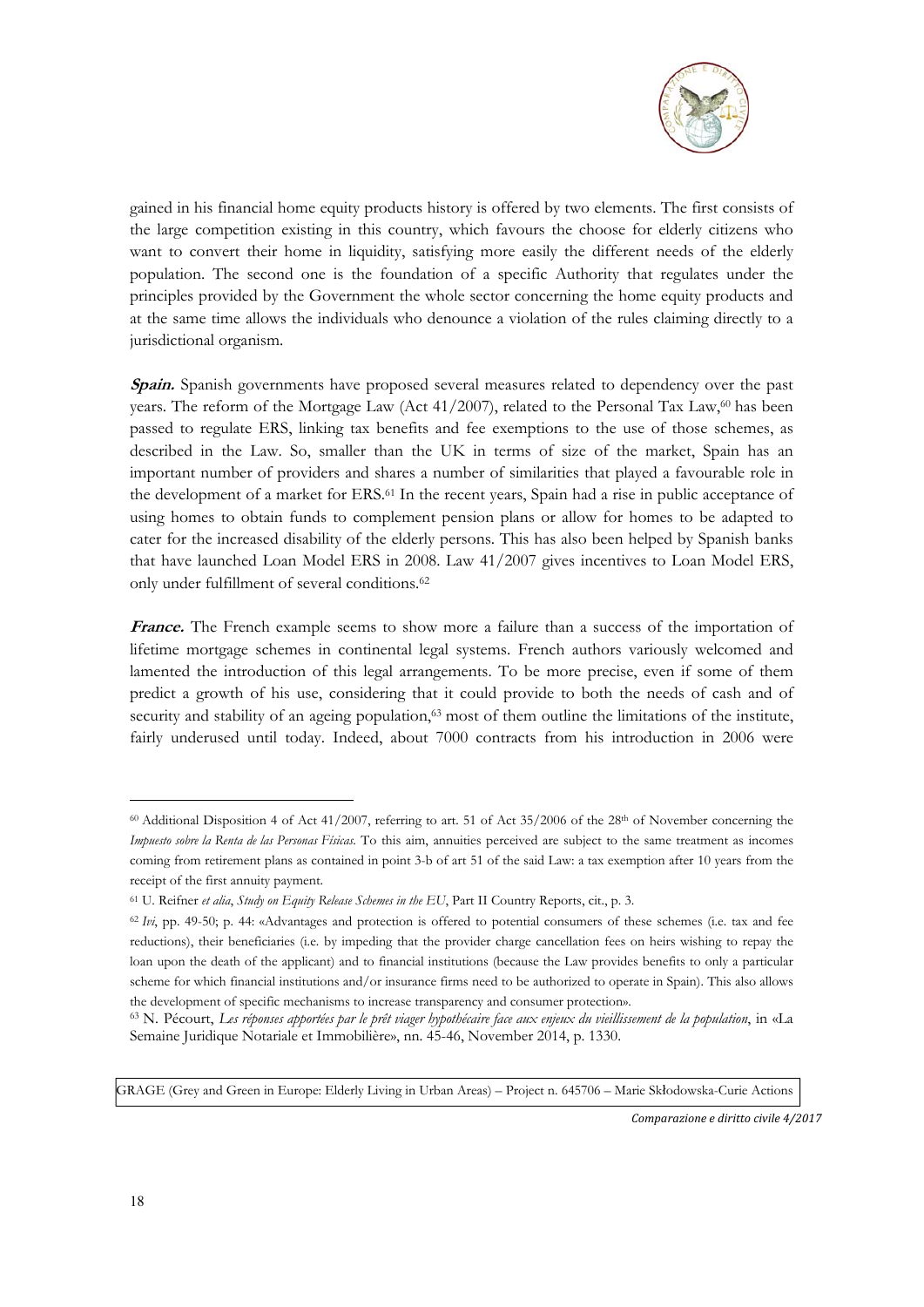

estimated to have been agreed in January 2015,64 while the sales *en viager* (in return for life-time annuities) had been estimated to be an average of about 3000 each year during the period between 2000 and 2006,65 Difficulties and obstacles would be linked to cultural (like the strong notion of land ownership in systems based on roman law, as well as the wish to keep immovable assets, to whom moral worth is attributed, within the family), financial (as high interest rates, risks and disadvantages for the heirs and uncertainty surrounding the transaction, when the future trends of housing market and the expectancy of life of the elderly person are difficult to predict), but also juridical reasons,<sup>66</sup> as coordination problems with legislation about debt-reduction plans and with several institutes of succession law, including in particular the usufruct of the surviving spouse and his right of use and habitation envisaged in the French Civil Code.<sup>67</sup>

Efficiency and adequacy of reverse mortgage in France can be meaningfully compared with the traditional arrangement provided for similar purposes by French civil law, that is the transfer of the bare ownership, in particular in return for life-time annuities. Reverse mortgage shows some benefits over sales *en viager*, in which the seller and his successors definitely lose the ownership of the good and face the risk of a later situation of insolvency of the purchaser, who cannot pay anymore the annuities. Reverse mortgage also has some fiscal advantages, because the borrower is not taxed on the amounts he receives from the lender (while people are taxed on the annuities as incomes, for a portion of the overall amount depending on the age of the payee when he starts to enjoy the annuities),<sup>68</sup> that as liabilities are also deducted from the base to calculate the wealth tax (*Impôt de solidarité sur la fortune*). On the other hand, the elderly borrower remaining the owner of the immovable good, he still has to pay the property tax (*taxe foncière*) on it and to afford the major maintenance costs. Ultimately, sales in return for life-time annuities seem to be, according to a number of French experts, still preferable to reverse mortgage because of their much better

GRAGE (Grey and Green in Europe: Elderly Living in Urban Areas) – Project n. 645706 – Marie Skłodowska-Curie Actions

*Comparazione e diritto civile 4/2017* 

<sup>64</sup> As reported in L. Poniatowski, *Rapp. Sénat 2015 relatif à la transition énergétique pour la croissance verte*, n. 263, t. I, p. 122. See also the data in «Journal officiel (Questions réponses) - Assemblée nationale», XIV législature, 9

avril 2013, p. 3867, n. 14944: http://questions.assemblee-nationale.fr/q14/14-14944QE.htm. 65 *Les viagers immobiliers en France: étude du conseil économique et social présentée par Mme Corinne Griffond au nom de la section du cadre de vie*, n. 8, 2008, p. 78.<br><sup>66</sup> C. Gijsberg, L`*insuccès du prêt viager hypothécaire*, in «La Semaine Juridique Notariale et Immobilière», n. 12,

Mars 2016, p. 1103. See also L.A. Andrieu, A. Gotman, *Réversion du principe du logement humain - Chronique du prêt hypothécaire inversé: Rapport de recherche pour le Ministère de l'Ecologie, de l'Energie, du Développement Durable et de l'Aménagement du Territoire - Plan Urbanisme Construction Architecture (PUCA)*, 2009 (https://halshs.archivesouvertes.fr/hal-01064406/document).

<sup>67</sup> Art. 764 of French Civil Code. The situation of the surviving spouse is worst if she/he was not co-borrower in the contract of loan (and she/he could not be part of the contract if he/she was not co-owner of the mortgaged good); but there are possible complications even if she/he was co-borrower, when the succession gives rise to a dismemberment of the property: N. Randoux, *L'avenir du prêt viager hypothécaire (Faut-il l'aménager ou le supprimer ?)*, in «Defrénois: la revue du notariat», n. 21, 2009, p. 2263, e n. 22, 2009, p. 2401.

<sup>68</sup> *Code général des impôts,* art. 158, n. 6.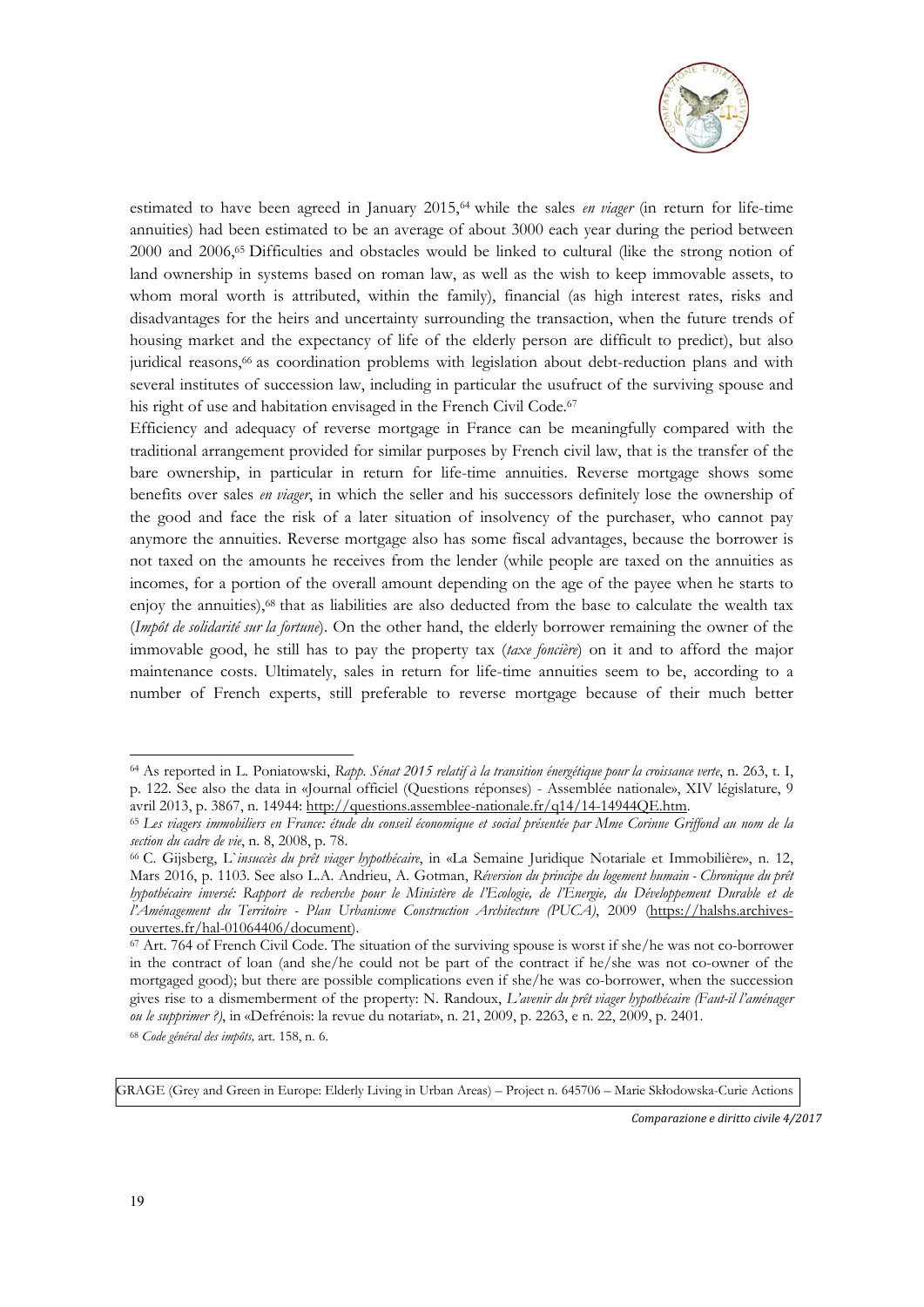

profitability, even more for elderly people having quite a long life expectancy.69 In addition, the frequent practice of including in the contract an indexation clause can make it a pretty good deal for the needs of elderly people. In any case, several authors call for a legislative action reforming and adapting both the modern (the reverse mortgage) and the old (sales *en viager*) private law instruments used by the low-current income elderly persons to financialize their home ownership.70

The (still unsolved) basic question remains whether arrangements like reverse mortgage, having roots in social environments with a greater propensity to borrowing, and in common law systems, might be a good solution for elderly people issues in civil law systems. In fact, these countries traditionally share a strong and material concept of real property, and thus have several legal institutes aiming to intensively protect the continuity of his transmission from generation to generation as a way to preserve family cohesion and integrity, elderly needs being rather afforded by the welfare state, financed by general fiscal contribution and governed by public law.71

**Italy.** In the Italian legal context, property sales or transfers of the bare ownership in return for a life-time annuity, though possible on the basis of Civil Code rules, are much less used than in France. One of the possible reasons of that can be found in the circumstance that in Italy such incomes are wholly taxed as compensations of employees,72 while in France they are only partially taxed, in a portion that is digressively proportional to the age of the payee.

There is discussion in Italy among experts and political and social stakeholders about whether use of reverse mortgage, rare until today, following the reform of 2015 is going to have more chances of success then after his first introduction in 2005.73 Italian regulation of reverse mortgage, as recently

GRAGE (Grey and Green in Europe: Elderly Living in Urban Areas) – Project n. 645706 – Marie Skłodowska-Curie Actions

*Comparazione e diritto civile 4/2017* 

<sup>69</sup> S. Prigent, *Prêt viager hypothécaire et solutions alternatives : les éléments du conseil*, in «Defrénois : la revue du notariat», n. 4, 2009, 414 ; L. Galliez, F. Pouzenc, *Compléter ses ressources : comparaison entre la vente en viager et le prêt viager hypothécaire*, in «Actualité Juridique Droit Immobilier», n. 5, 2011, p. 351. 70 F. Rogue, *Le viager, renouveau d´un modèle ancien*, in «Petites Affiches», n. 106, 2016, p. 66 ; N. Tarnaud, *Le* 

*caractère aléatoire du viager peut-il être un frein à son développement ?* , in «Actualité Juridique Droit Immobilier», n. 2, 2015, p. 85; C. Deschamps, V. Legrand, *Trois bonnes raisons de reformer la vente d´immeuble en viager*, in «La semaine Juridique Notariale et Immobilière», n. 14, 2016, p. 1117.

<sup>71</sup> C. Gijsberg, in *L`insuccès du prêt viager hypothécaire*, in «La Semaine Juridique Notariale et Immobilière», n. 12, Mars 2016, p. 1103, investigating the legal, economical and cultural reasons of its failure in France, wishes that reverse mortgage will retain a limited role and that, even in the future, elderly needs will be generally financed by the social intervention of the State.

<sup>72</sup> Art. 50, subparagraph 1-h, D.P.R. n. 917/1986.

<sup>73</sup> See for example R. Lungarella, *Prestito vitalizio ipotecario: perché lo chiedono in pochi*, in «Lavoce.info», 2015, http://www.lavoce.info/archives/34824/prestito-vitalizio-ipotecario-perche-lo-chiedono-in-pochi/; M. Causi, A. Misiani, *Prestito vitalizio ipotecario: perche può funzionare*, in «Lavoce.info», 2015, http://www.lavoce.info/archives/35540/prestitovitalizio-ipotecario-perche-puo-funzionare/.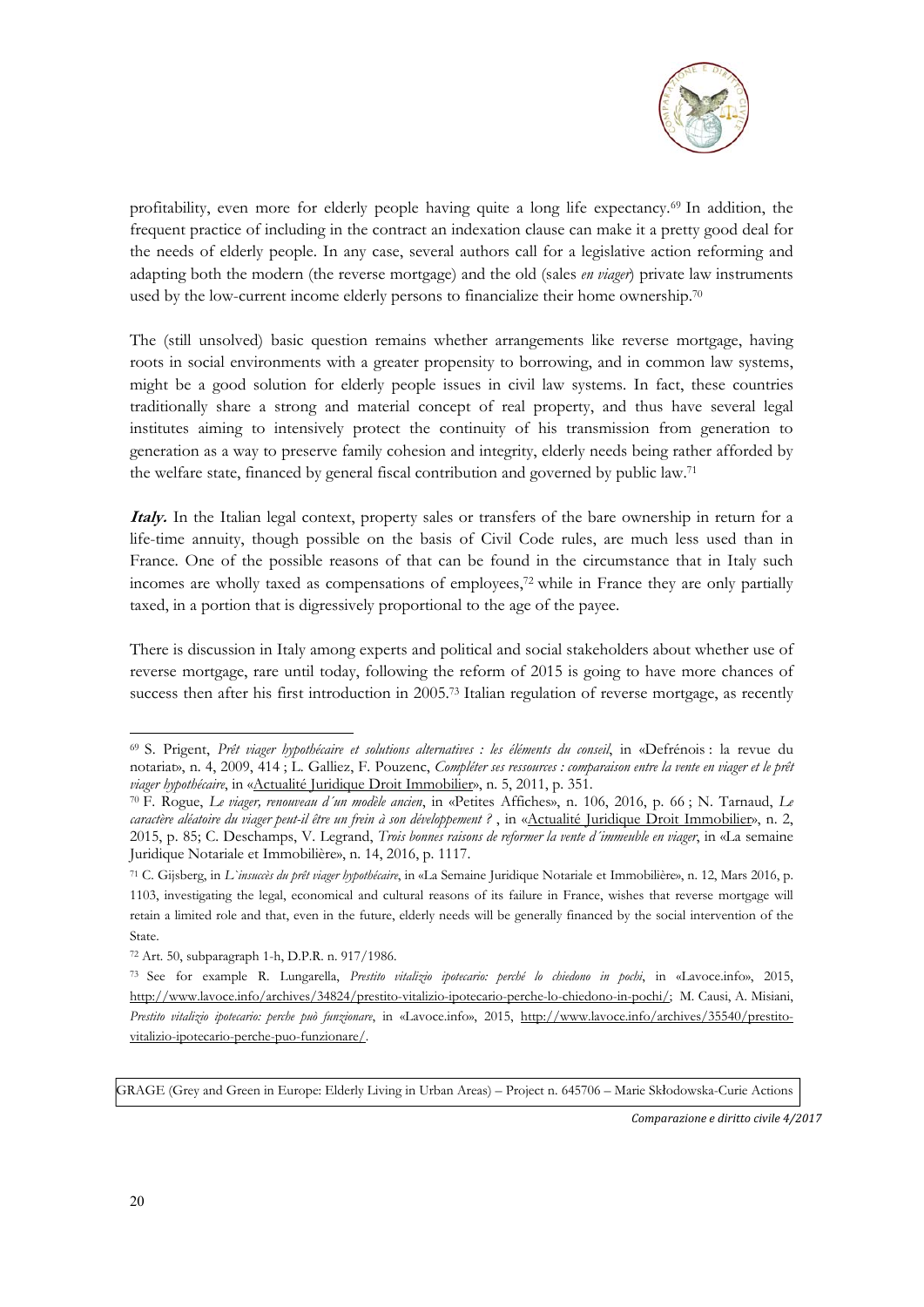

modified, appears more attentive than the French one to the situation of the surviving spouse and reduces compatibility issues with succession law. Moreover, disadvantages of Italian life-time annuities taxation system, unless modified, could potentially in the next years, for similar purposes, leave to reverse mortgage a space wider than in France. On the other hand, most of financial and cultural reasons that make reverse mortgage quite unattractive in France seem to apply to Italy too, in particular high interest rates, uncertainty of the bargain and risks and detriments for the heirs.

**Germany.** Dealing with the low interest rates that in Germany are contributing to an upturn in the housing cycle - but related macroeconomic effects are expected to be modest - in 2014 on a report provided by the "International Monetary Fund" is reported what follows: «Because of the features of German housing finance (traditionally conservative loan-to-value ratios absence of equity release products) the effects on consumption are likely to be close to nil or even slightly negative so that the main transmission channel to the economy is through residential investment, which has been robust». 74 Such a thesis has been back upped in the same year by another housing expert, maintaining that «the absence of mortgage equity releases, in combination with prudential appraisal rules, helps to maintain tranquility in the property  $(...)$ ».<sup>75</sup> Therefore, the ERS market in Germany is not well developed, but it exists in a very reduced measure, in comparison with UK or Spain.

Anyway, impassable legal obstacles don't subsist to reverse mortgage products in Germany. The current barriers consist of the longevity risk against the providers and the prohibition of compound interest (anatocism), which is a problem for ERS. But German lawyers observe that these problems are surmountable. Besides, on the economic level, some providers indicate several barriers to the development of the ERS market. The German market for ERS is too small to be viable. Restrictive German planning laws don't stimulate the private housing market, and the resulting situation is very different from Spain or the UK. Changes to fiscal laws could gradually change the historical tenure breakdown. Another obstacle comes from the fact that the group of older people (60+) not wishing to pass on their home to the heirs results to be too restricted for many providers. Furthermore, German retirement pensions are relatively high and poverty among retirees is not so widespread. Another economic barrier in Germany for potential providers appears to be the demographic factor. Other barriers subsist on cultural level: German consumers result very reticent when they learn the amount of funds the scheme could let them produce from their home, even though they are

GRAGE (Grey and Green in Europe: Elderly Living in Urban Areas) – Project n. 645706 – Marie Skłodowska-Curie Actions

*Comparazione e diritto civile 4/2017* 

<sup>74</sup> R. Teja, K. Kochhar (approved by), *Germany: 2014 Article IV Consultation – Staff Report; Press Release; and Statement by the Executive Director for Germany*, in IMF Country Reports, 14/216, International Monetary Fund, July 2014, p. 25.

<sup>75</sup> M. Voigtländer, *The stability of the German housing market*, in «Journal of Housing and the Built Environment», vol. 29, Issue 4, November 2014, pp. 583-594; see also A. Hess, A. Holzhausen, *The structure of European mortgage markets*, in Working Paper n. 97 of 22<sup>th</sup> January of 2008 of «Allianz Dresdner Economic Research», p. 7: «in Germany equity release products, which often entail the repayment of an existing mortgage, are less popular owing to relatively high early repayment fees and the recent weakness of the housing market. In other countries regulatory obstacles and in some cases considerable transactions costs prevent the use of these facilities».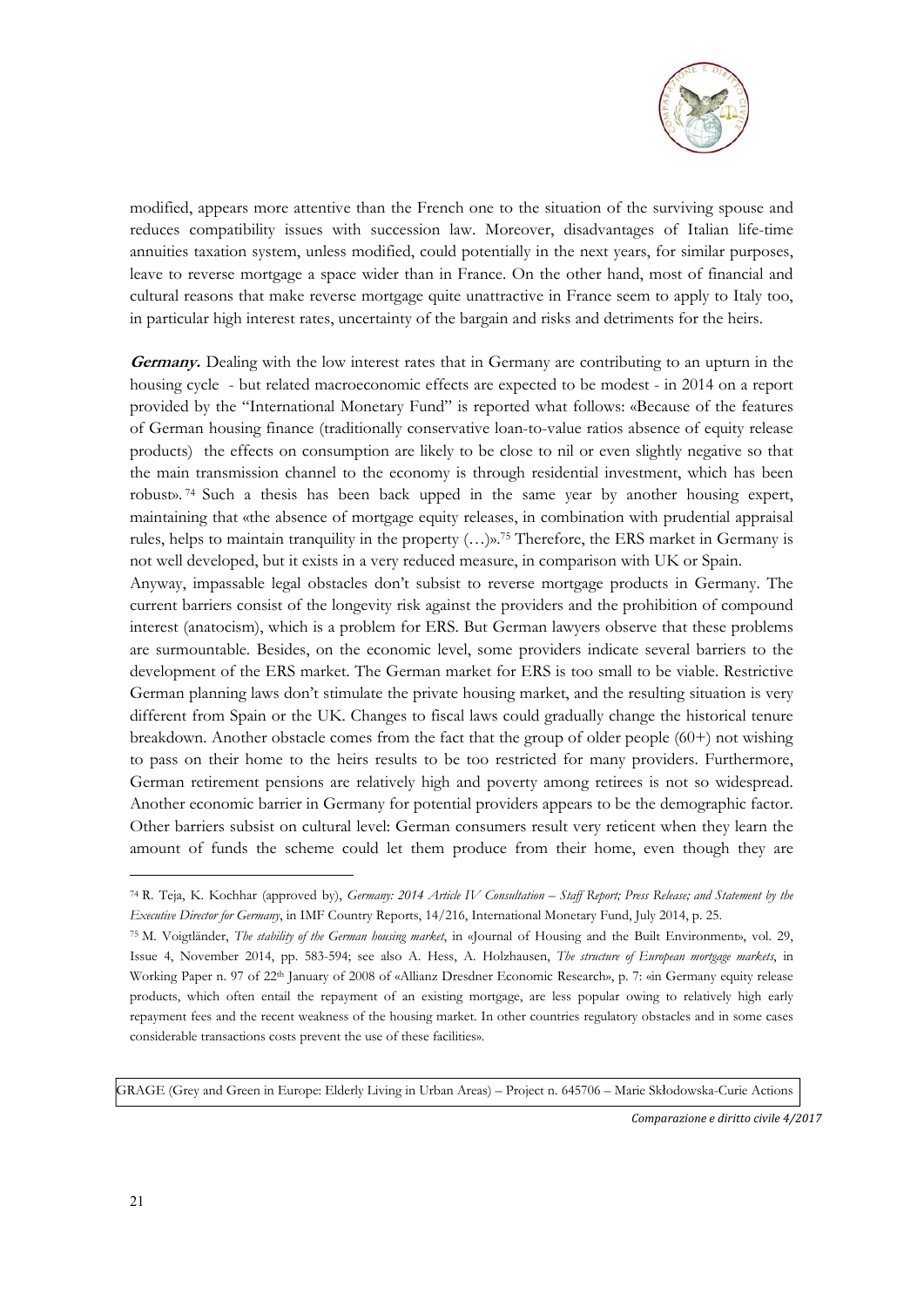

interested in ERS.76

**Belgium.** Probably on the basis of concerns about assimilation of ERS in civil law systems, as well as fearing unfair and unbalanced contracts between elderly people and credit or financial institutions, due to situations of information asymmetry and asymmetry of bargaining power between the parties, the Belgian legislator has repeatedly opted to reject all projects of law aiming to introduce reverse mortgage in the country, in accordance with the wishes of consumer associations. Property sales in return for life-time annuities are possible, based on Belgian Civil Code rules: according to several media reports, their number is increasing, maybe also because of the advantageous Belgian tax regime for such kind of annuities, even though these sales still concern only a small part of the whole housing market.<sup>77</sup>

### **3. The Financial Design of Home Equity Release Schemes and the Role of Specialized Investment Vehicles**

### **3.1. The Financial Design of Sale and Loan Home Equity Release Schemes**

In financial terms, home equity release, even if variously defined and ruled upon national regulations as highlighted in the previous sections, can be summarized in the reversion into cash of the intrinsic market value of the primary residence. This by applying eventually a proper valuation haircut, described next, in order to consider potential real estate market dynamics (*i.e.* future value fluctuations of the property). The swap between homeownership and cash can be done simply by selling the home of residence and switching to leasing (possibly by renting a smaller unit) or by selling only part of the property rights in terms of bare ownership and other home equity withdrawals (*i.e.* Sale Equity Release models as described in section 2) or by taking out specific financial contracts like reverse mortgages (Loan Equity Release schemes) without the need of selling the property.78 The proceeds can be used for enhancing current consumption including medical expenditures.

In all cases (with the exception of the sale of the primary residence aiming to rent another, smaller or differently located, or the same home), the overall financial design of sale (Figure 1) and loan

GRAGE (Grey and Green in Europe: Elderly Living in Urban Areas) – Project n. 645706 – Marie Skłodowska-Curie Actions

*Comparazione e diritto civile 4/2017* 

<sup>76</sup> U. Reifner *et alia*, *Study on Equity Release Schemes in the EU*, Part II Country Reports, cit., pp. 100-101.

<sup>77</sup> See in the Belgian press the following works: P. Leonardi, *Le viager, tout le monde (ou presque) en parle*, http://www.lesoir.be/998260/article/economie/immo/2015-09-24/viager-tout-monde-ou-presque-en-parle; P. Leonardi, *La vente en viager doit encore convaincre*, http://www.lesoir.be/1309268/article/economie/immo/2016-09-05/vente-en-viagerdoit-encore-convaincre.

<sup>78</sup> E. Hurst, F. Stafford, *Home is Where Equity Is: Mortgage Refinancing and Household Consumption*, in «Journal of Money, Credit and Banking», vol. 36, n. 6, December 2004, pp. 985-1014.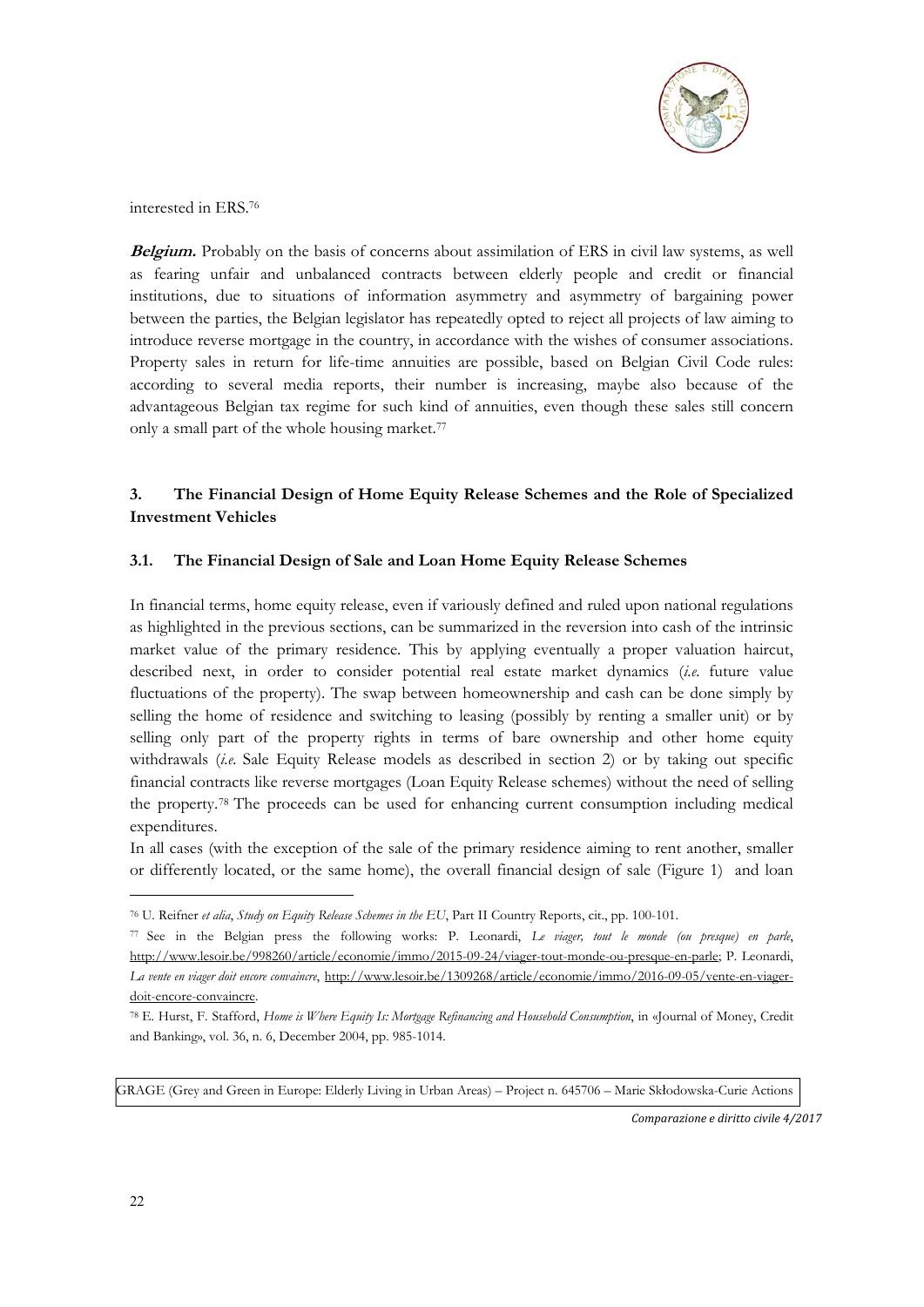

(Figure 2) home equity conversion schemes can be depicted as follows (this from the investor's/lender's perspective):





Where  $MV_t$  defines the market value of the bare ownership (*BareMV*) and of the life interest  $(LifelntMV_i)$ , or usufruct, respectively, at time  $t_0$  and at the expected maturity  $[\exp(t_N)]$  (*i.e.* at the end of life of the elderly person). The sum of the bare ownership and of the life interest results in the full market value ( $FullMV_N$ ) of the property serving the equity release scheme.

The signing of a sale equity release scheme represents an investment decision in real estate. In that respect, in general simplified terms and beside marginal factors, the overall market value of an income producing property (like a rental home) should equal the present value of all current cashflows that the property will generate in the future. These are proxied by the so called net operating income (*NOI<sub>l</sub>*) (*i.e.* the expected rents net of the operating expenses) for each period of time.

The discount rate (*i*) to be used for calculating the present value of the periodic *NOI* is the requested total return on the investment; as such it is an opportunity cost of capital for real estate investments, because a sale equity release agreement effectively depicts an investment in that sector.

GRAGE (Grey and Green in Europe: Elderly Living in Urban Areas) – Project n. 645706 – Marie Skłodowska-Curie Actions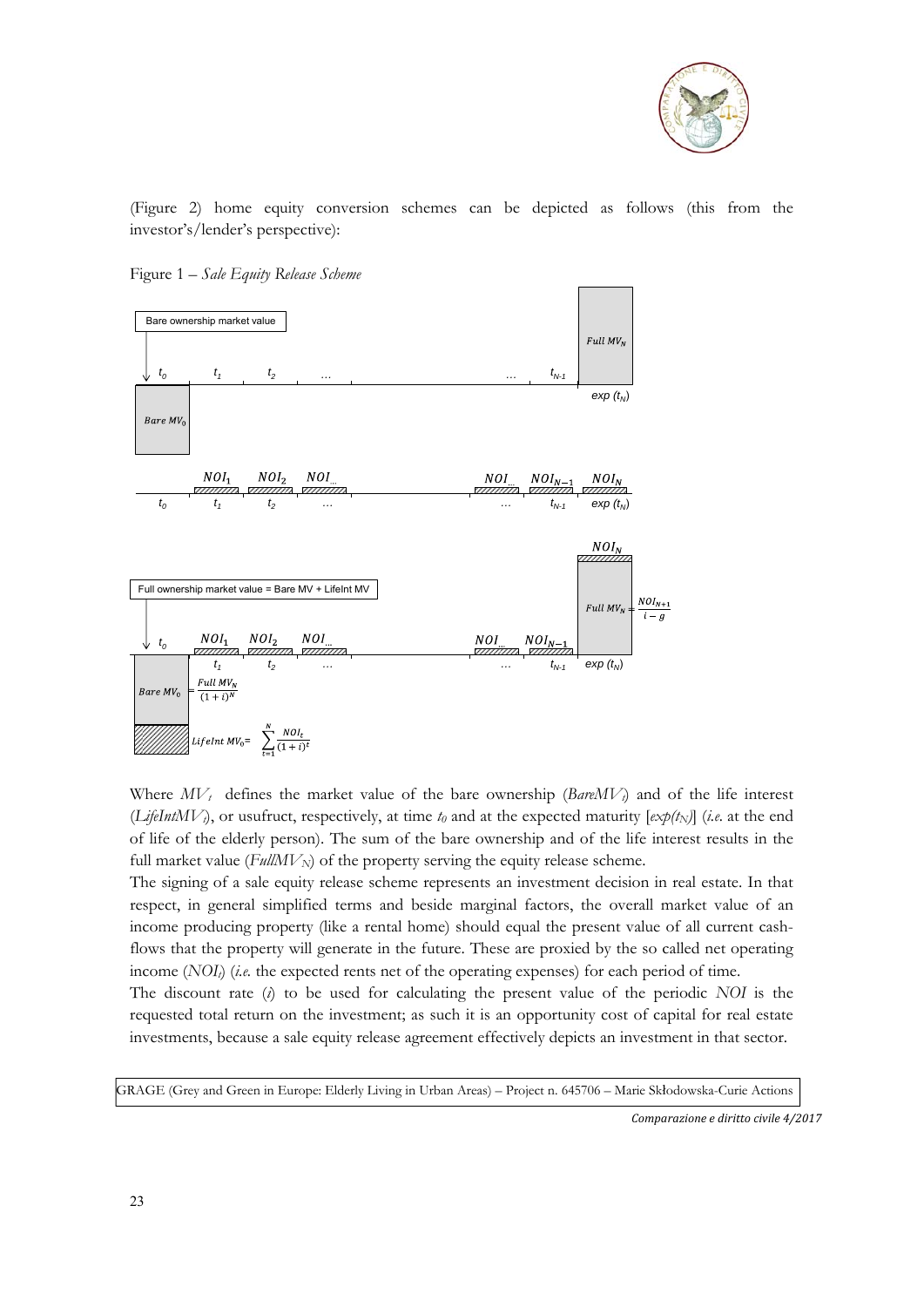

This means that in the absence of intermediate cash-flows between  $t_0$  and  $t_N$  as in the case of bare ownerships and similar sale equity forms, the market value of the bare ownership will simply equal the present value at time *t0* of the expected future (full) market value of the property at the end of life  $[exp(t_N)]$ of the elderly person holding the life interest.

In turn, the (full) market value at  $[exp(t<sub>N</sub>)]$  is obtained *via* direct capitalization of the *NOI* of time  $N+f(i.e. NOI_{N+f}$  divided by the capitalization rate equal to  $(i-g)$ , where *g* stays for the expected future growth rate of the prospective net operating income of the property).

Other things equal, that means that assuming a constant amount of *NOI* that might be generated by the home between  $t_0$  and  $exp(t_N)$ , the difference between the bare ownership and the full market value of the home (the latter considered at the end of the sale equity agreement) is simply the present value of all figurative net rents (*NOI*) that would have been cashed by the investor acquiring the bare ownership if he were to own the full ownership of the property to be leased to third parties in the space market. The same difference depicts the intrinsic value of the mere life interest/usufruct (*LifeIntMV0*).

Put it the other way round, the final market value of the home at maturity should equal the initially price of the bare ownership, capitalized for the entire duration of the contract at the opportunity cost of capital plus the future value of all accrued rents, calculated at the same yield.





In economic terms, loan equity release agreements are simpler compared to sale ERS due to the fact that they depict financial contracts and do not imply the transfer of the underlying real estate until maturity and this generally only in the case that the heirs of the elderly person engaging the agreement do not repay the debt, if that clause has been agreed on.

In that sense reverse mortgages and similar loan ERS represent a financial investment only indirectly related to the real estate sector due to the fact that the home property is used as collateral.79

*Comparazione e diritto civile 4/2017* 

<sup>79</sup> H. Bartel, M. Daly, P. Wrage, *Reverse Mortgages: Supplementary Retirement Income from Homeownership*, in «The Journal of Risk and Insurance», vol. 47, n. 3, September 1980, pp. 477-490.

GRAGE (Grey and Green in Europe: Elderly Living in Urban Areas) – Project n. 645706 – Marie Skłodowska-Curie Actions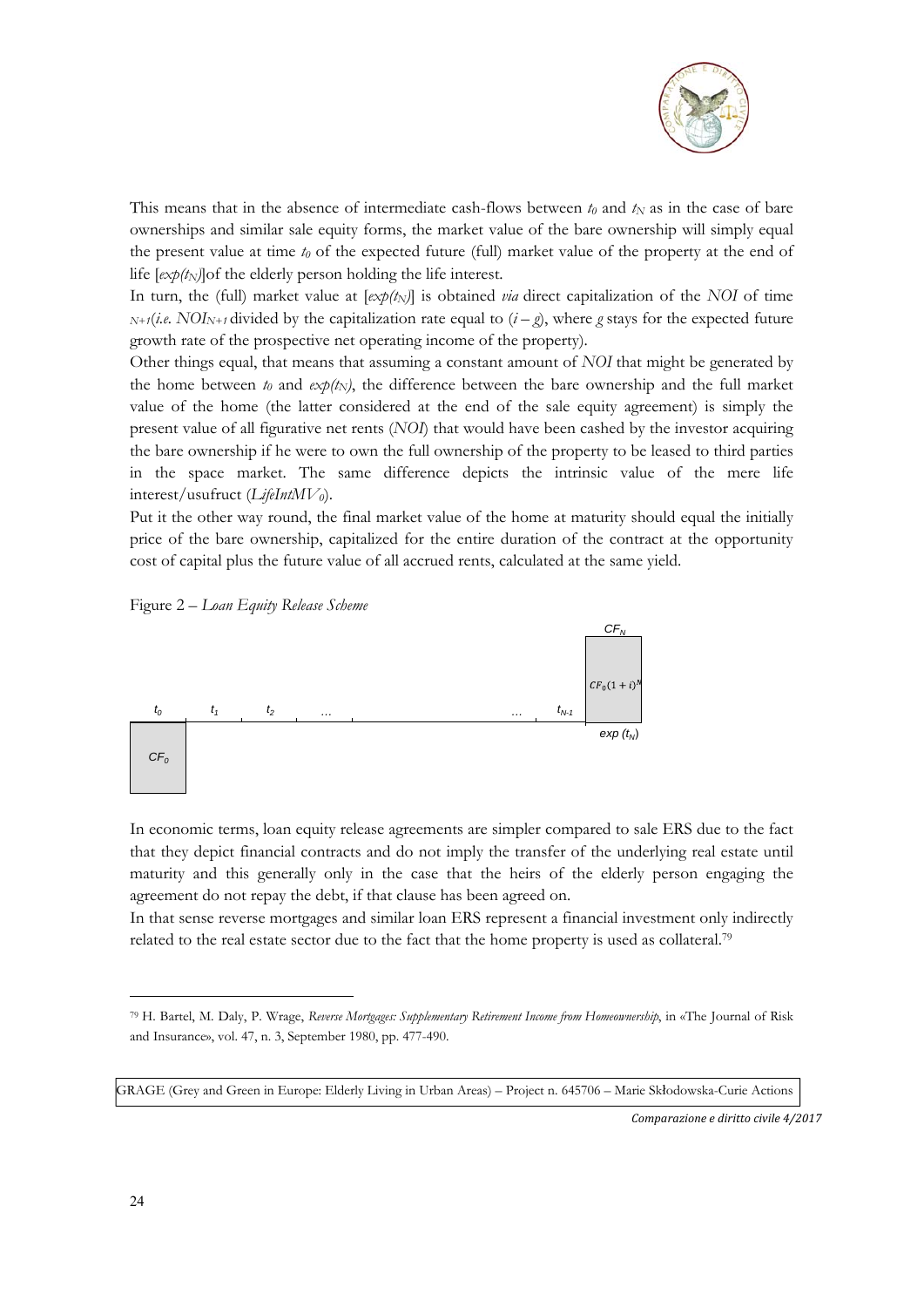

As already highlighted, loan equity conversion schemes provide an immediate payment (*CF0*) at initial stage (*t0*) by the lender (typically financial intermediaries), no intermediate interest payments by the debtor – at least in the basic model – and a lump-sum repayment at maturity (*i.e.* when the elderly passes away). The final cash-flow is the sum of the initially borrowed amount plus the accrued interest, at rate (*i*) over the entire life of the agreement.80

Please note that in this case, the rate (*i*) is intended as opportunity cost of capital for alternative *financial* investments, that is, the interest rate the lender would apply to mortgages with the same risk profile and expected loss.

At maturity, should the heirs not fulfill the debt obligation (*i.e.* decide not to repay the amount due), the bank will realize the value of the real estate used as collateral.

In the case that a "no negative equity guarantee" is agreed (in which case the debt due can never exceed the value of the property), rational heirs will refuse the debt reimbursement only if the market value of the property at maturity were below the amount due, putting the implicit loss on the lender. Again, the potential market value of the property at maturity (although the effective price in the case of forced sales might significantly lower) is function of the prospective net rents, as described above. Variations in the basic financial design might include periodic interest payments which mitigate the final debt amount and, implicitly, the relevance of the collateral value.

The risk profile of the two equity release schemes and the related risk distribution among the counterparties involved in the transaction are clearly not the same and need to be investigated, representing sale ERS pure real estate investment and loan ERS mainly financial debt obligations.

Both schemes are characterized by uncertainty in respect to: (*i*) the actual duration of the engagement because the end of life might differ from person to person and (*ii*) the market value of the property at maturity which, in turn is positively related to the agreement's duration.

In the case of *sale* equity conversion, at first glance, the uncertain length of time affects both counterparties. This means that if the *ex post* duration of the agreement is shorter than the expected maturity (*i.e.* the elderly passes away before the expiry of his life expectancy), the buyer gains a higher yield than initially expected, due to the fact that he will acquire the full ownership in advance in respect to the expected maturity  $[\exp(t_N)]$ . In turn, higher lifespan than expected would have a detrimental effect on the buyer but would have positive effect on the seller.

However, please note that at investor macro-level, a closer examination of the uncertainty pay-offs between buyer and seller might turn out differently. In fact, a potential investor engaging in a plurality of sale equity release schemes will reduce the overall uncertainty referred to the effective maturity of the single equity release agreement because longer and shorter durations, in respect to

*Comparazione e diritto civile 4/2017* 

<sup>80</sup> In that sense, as depicted in Figure 2, loan equity release schemes in the form of reverse mortgages are so called because of the fact that the outstanding debt increases over time instead of decreasing due to the progressive loan amortization.

GRAGE (Grey and Green in Europe: Elderly Living in Urban Areas) – Project n. 645706 – Marie Skłodowska-Curie Actions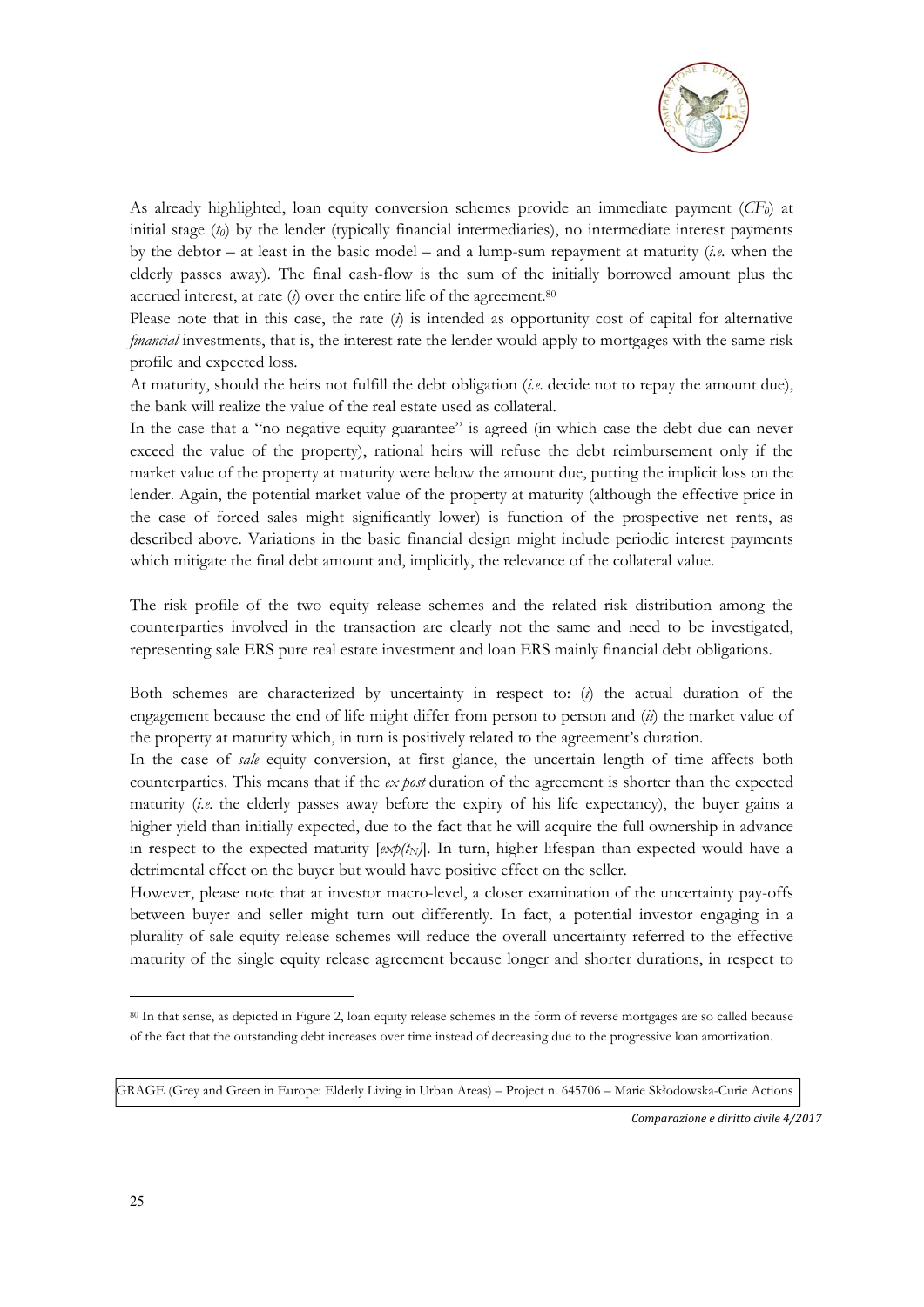

the forecasted life expectancy, will tend to offset each other as the number of engagements increases. In turn, this portfolio considerations typically do not apply to single elderly persons engaging in sale equity release schemes. Consequently they are not able to diversify away the uncertainty and are fully exposed to their own lifespan volatility.

Moreover, please note that the embedded option value increases the longer the expected residual lifespan. This due to the fact that uncertainty is higher for "young" elderly compared to older people.

This other things constant and beside any considerations in terms of real estate market dynamics (*i.e.*  without considering positive or negative capital gains). Uncertainty in respect to the duration of the agreement and the final market value of the real estate property impacts the risk profile of *loan* equity release schemes differently from sale equity conversion. This due to the fact that they depict pure credit products, where real estate comes into play only as credit risk protection tool because of its collateral value.

In the case of traditional reverse mortgages and in the event of the presence of heirs, the lender takes over only a downside risk and no upside opportunity. If the market value of the real estate used as collateral drops below the final credit amount, the creditor will suffer a loss but the lender does not profit from real estate market values exceeding his total credit amount because the heirs will call their option to repay for and on behalf of the debtor.

That means that a key element in the credit risk or, more precisely, in the expected loss valuation of loan home equity conversion products is the assessment both of the current and future market value of the property which will be haircutted by a certain guarantee percentage in order to ensure that the expected value of the collateral at the termination of the reverse mortgage equals or exceeds the sum of the (initial) principal and of the future value of the interests accrued on the loan. Consequently, the loan-to-value ratio (LTV) will be limited to a certain percentage based on the real estate market dynamics forecasted by the bank, also considering the recovery costs and time requested for liquidating the collateral.

# **3.2. Focusing on the Supply Side of Equity Release Schemes: The Role of Specialized Real Estate Investment Funds**

One of the main constraints in the operational management of loan and sale equity conversion products is the need of real estate expertise.

The requested competences will be highest for sale equity release schemes where a deep knowledge of the local space and property real estate market is required. Moreover, because homes are real assets, as soon as the investors (typically financial intermediaries) acquire possession of the property (which is always the case for sale ERS, while it happens only in the event of implicit foreclosure or absence of heirs for loan ERS), the assets need to be operationally managed at property and facility level and properly marketed and enhanced.

GRAGE (Grey and Green in Europe: Elderly Living in Urban Areas) – Project n. 645706 – Marie Skłodowska-Curie Actions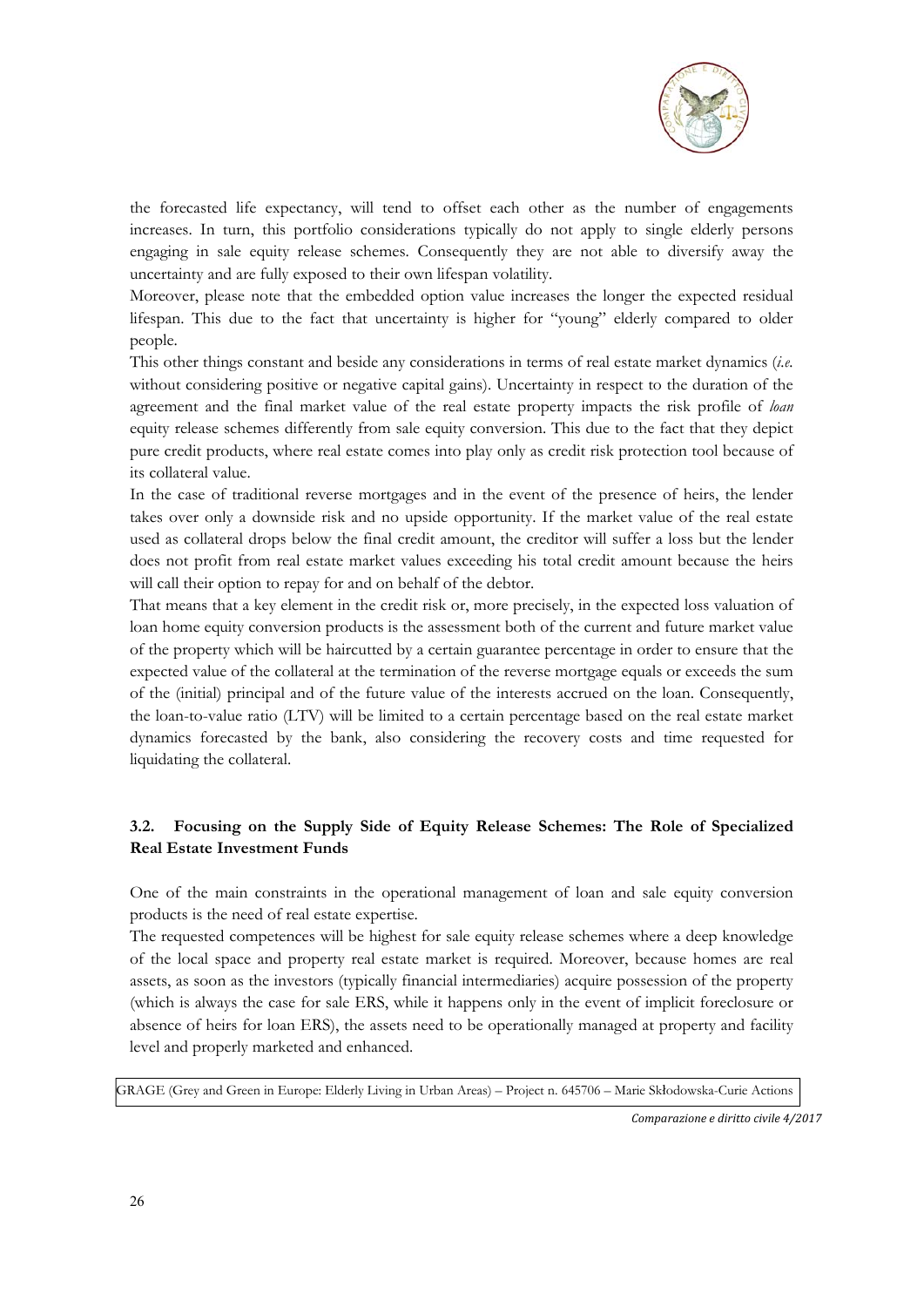

While most banks are used to manage mortgages and so, basically, also capable of offering reverse mortgages, financial intermediaries are usually not confident in real estate management and are therefore reluctant to support sale equity release schemes. This explains the limited number of financial intermediaries supporting both loan and sale home equity conversion and the little market success of such products as highlighted in Section 2.

Considering that market background but, at the same time, the social relevance of enhancing the consumption capability of elderly persons at risk of poverty or social exclusion, it may be useful to consider the further establishment of dedicated investment vehicle specialized in the supply of home equity reversion products. The reference is to real estate investment funds or trusts (REITs), differently defined upon national regulation at international stage. As known, REITs are investment vehicles, usually organized in the form of closed end entities, that collect *via* cash or asset contributions a certain equity capital to be invested in real estate. The REIT is in charge for proper management of the assets, acting on an fiduciary basis on behalf of the REIT's shareholders. The management implies the valuation, acquisition, asset, property and facility management, lease and disposal of the assets in place. As investment vehicles, real estate investment trusts or funds are subject to public vigilance and prudential regulation. Below others, the regulatory authority also assesses the professional capability of the managers, the business governance structure and the implementation of a proper internal control system capable of identifying, measuring and handling risks.

In that perspective the proposal is the establishment of "specialized" REITs dedicated to invest in loan but, especially (because of their higher requested real estate expertise), sale equity release schemes as follows (Figure 3):



Figure 3 – *Specialized REIT's Operating Scheme*

GRAGE (Grey and Green in Europe: Elderly Living in Urban Areas) – Project n. 645706 – Marie Skłodowska-Curie Actions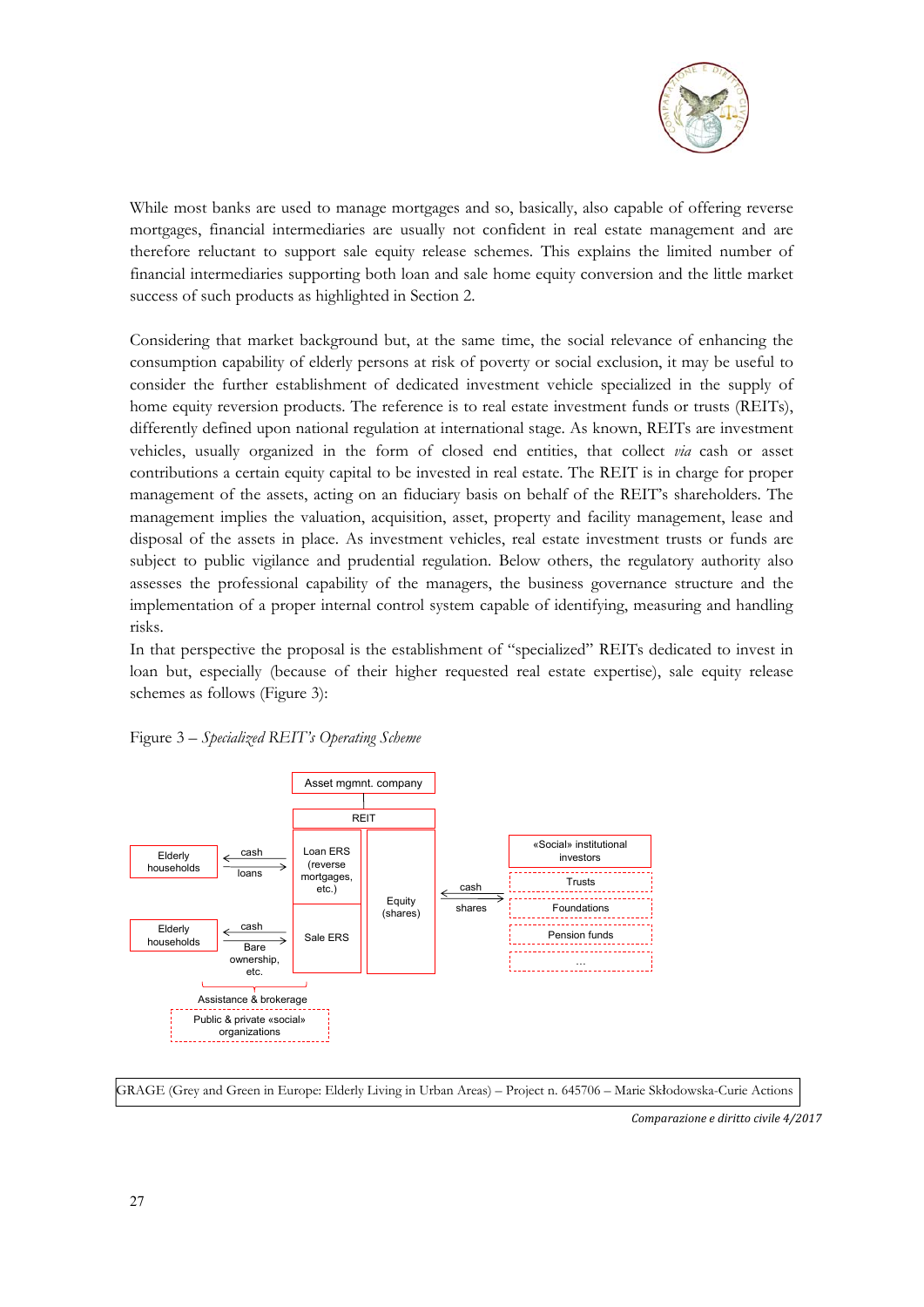

Equity (*i.e.* cash) contributions should derive from selected institutional shareholders like pension funds, trusts and foundations sensitive to the "social" nature of this type of REITs. As such, unaffected the required professional management of the investment vehicle, these type of investors might also be willing to accept lower investment performances in the face of the recognition of higher benefits to the elderly households (*i.e.* the REIT's clients).

In that sense, the REIT managers cooperate with public and private organizations devoted to assisting elderly people in order to be able to properly identify households in need of help and to broker the loan or sale equity reversion products.

The supply of equity release schemes by supervised entities subject to prudential regulation like a REIT is also expected to enhance the level of confidence of elderly homeowners in such financial products and, consequently, their acceptance and dissemination at market level.

#### **4. Main findings and Conclusions**

Despite the potential of home equity conversion by elderly in order to enhance their current income and, therefore, consumption, the effective market diffusion of such financial products in many major European countries (e.g. Italy, Germany, France) is limited. This is also due to social and cultural constraints inducing elderlies to bequeath real estates and other tangible assets to their heirs and, often, due to the lack of a special regulation targeted on home equity conversion products.

In fact, as highlighted in the legal analysis, the market widespread of equity release schemes, like in the UK, seems to be positively related to the provision of a specific Authority capable to regulate home equity products and, at the same time, to control for competition between financial intermediaries in a controlled and supervised environment. In turn, this enhances public confidence in the related real estate and financial products and encourages banks and financial intermediaries to enter the market, eventually also considering the reputational effects associated with the social impact of the supply of such products.

Differently from the case of the UK, in the other European countries, like Italy, a specialized ruling of home equity release schemes seems to be weak or in the early stages. Tax benefits like in Spain81 are intended to further favour the spread of home equity conversion schemes but do not seem to be a very relevant success factor, and continental private law systems seem to be generally less suitable for ERSs like reverse mortgages.

Considering the age of the potential market participants on the demand side and the fact that ERSs deal with the most important wealth asset of households, a strict prudential regulation of such home equity reversion products may represent the key element for enhancing the acceptance and

*Comparazione e diritto civile 4/2017* 

<sup>81</sup> About Italy, see G.O. Mannella, G.C. Platania, *Il prestito vitalizio ipotecario*, Milan, 2015, pp. 219 ff.

GRAGE (Grey and Green in Europe: Elderly Living in Urban Areas) – Project n. 645706 – Marie Skłodowska-Curie Actions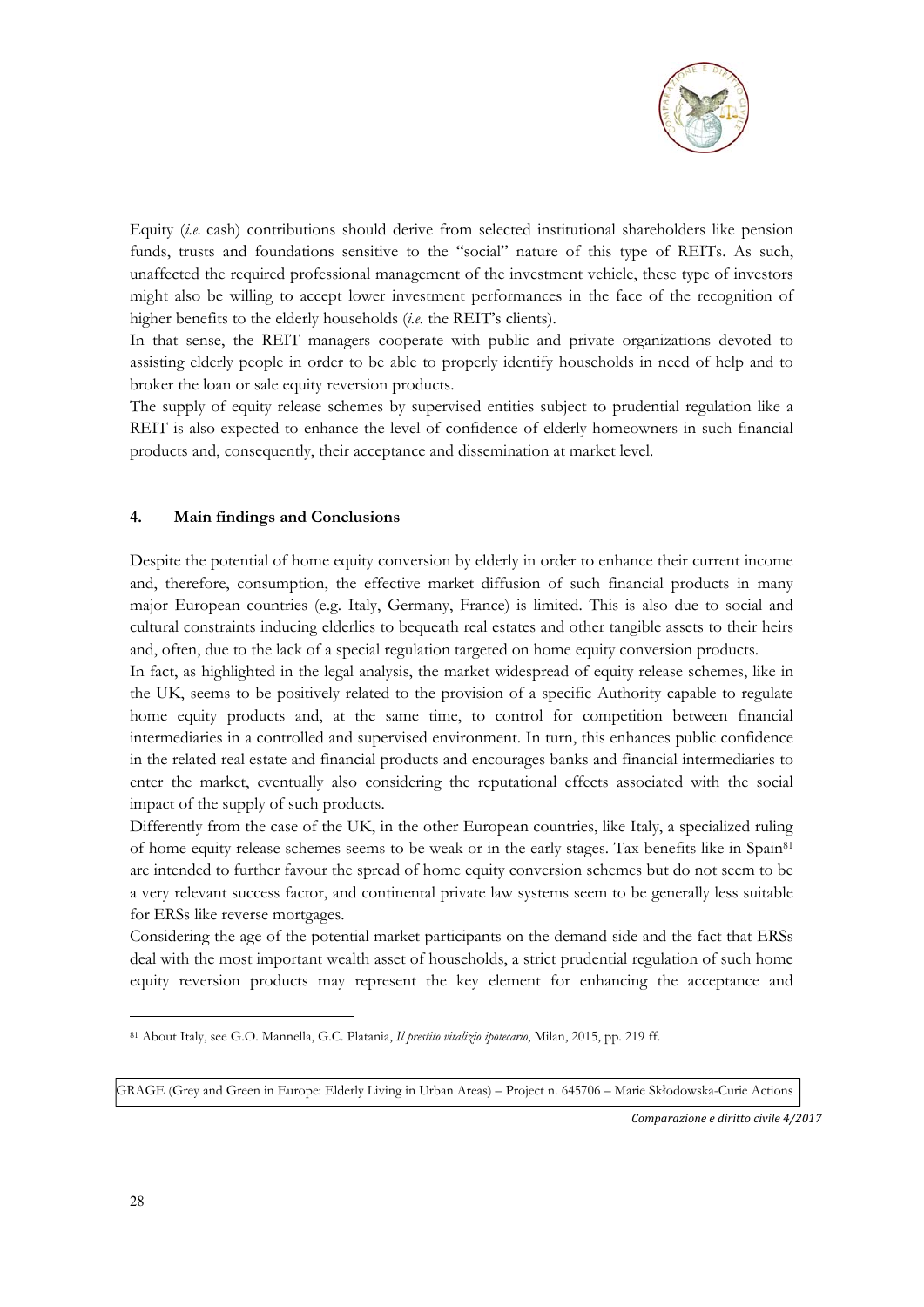

reputation of such products, which need to be clearly explained to the consumer in terms of information disclosure by the financial intermediaries and harrowing situations should be reduced as much as possible.

On the supply side, the analysis of the financial design of equity release schemes has highlighted that one of the main constraints in the operational management of home conversion products is the need of a strong real estate expertise. This is especially the case for sale equity release models where the investor has to manage the underlying property.

That means that not all financial intermediaries may possess the requested competences. In that sense, the implementation of specialized investment vehicle like real estate investment funds or trusts (REITs) might be considered. They could collect cash contributions of institutional investors like pension funds, foundations and trusts, sensitive to the social need of elderly people, in order to invest the collected equity in loan and, especially, sale equity conversion products. As financial entities subject to a severe prudential regulation and vigilance, these specialized REITs could enjoy the confidence of the elderly persons, having a low financial competence and background.

At the same time, the participation of "social" investors could also allow to reduce the expected yield that such home equity release products should otherwise generate. This in the face of the recognition of higher benefits to the elderly households and in order to enhance the consumption capability of elderly persons at risk of poverty or social exclusion.

GRAGE (Grey and Green in Europe: Elderly Living in Urban Areas) – Project n. 645706 – Marie Skłodowska-Curie Actions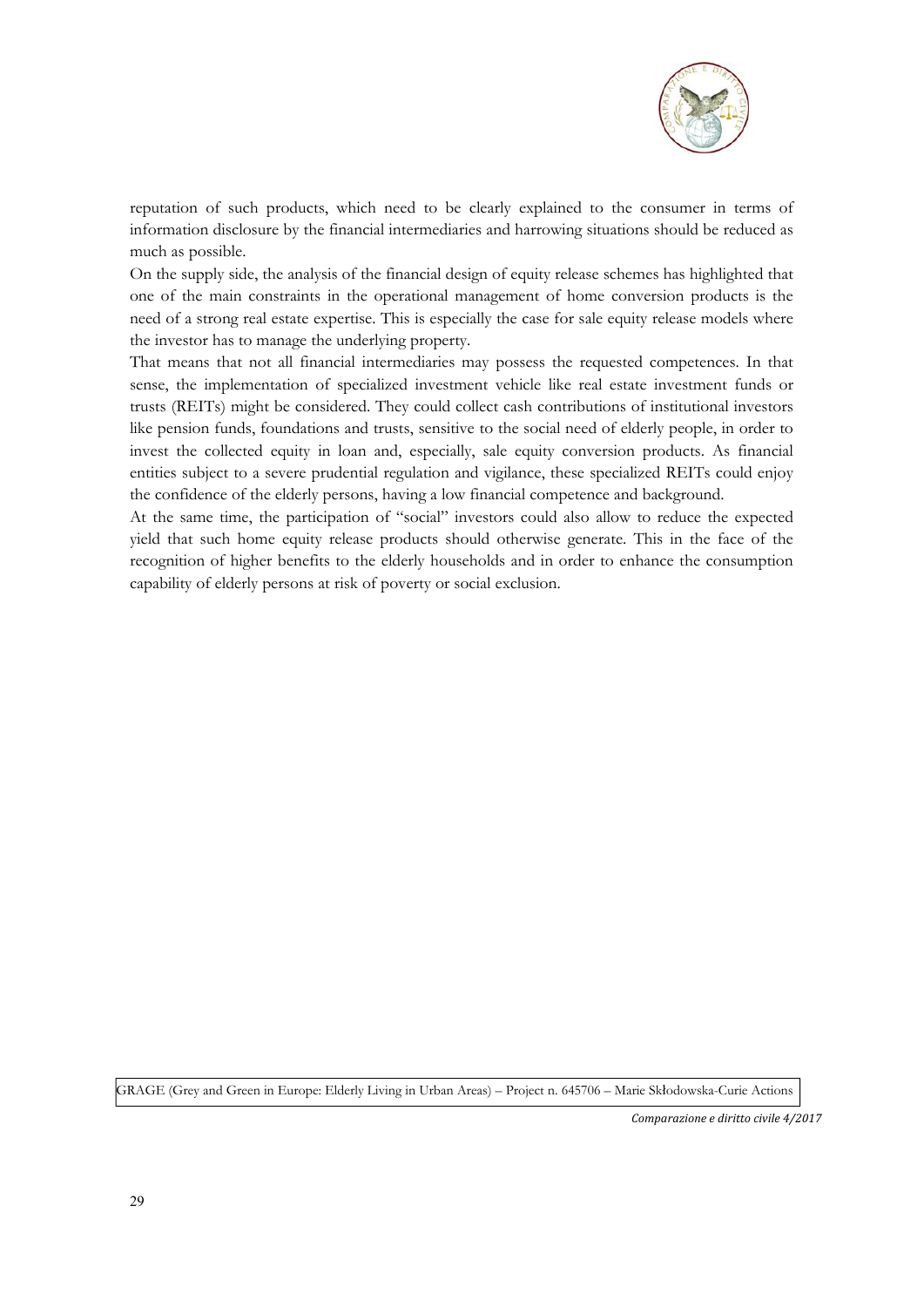

### **References**

«Journal officiel (Questions réponses) - Assemblée nationale», XIV législature, 9 avril 2013, n. 14944.

*Equity Release* (Factsheet n. 65), Age UK, February 2016.

EU-SILC Survey, 2016.

*Les viagers immobiliers en France: étude du conseil économique et social présentée par Mme Corinne Griffond au nom de la section du cadre de vie*, 2008, n. 8.

Andrieu L. A., Gotman A., *Réversion du principe du logement humain - Chronique du prêt hypothécaire inversé: Rapport de recherche pour le Ministère de l'Ecologie, de l'Energie, du Développement Durable et de l'Aménagement du Territoire - Plan Urbanisme Construction Architecture (PUCA)*, 2009.

Arrondel L., Bartiloro L., Fessler P., Lindner P., Mathä T.Y., Rampazzi C., Savignac F., Schmidt T., Schürz M., Vermeulen P., *How do households allocate their assets? Stylized facts from the Eurosystem. Household Finance and Consumption Survey. Deutsche Bundsbank*, in «Discussion Paper», n. 12, 2014.

Bartel H., Daly M., Wrage P., *Reverse Mortgages: Supplementary Retirement Income from Homeownership*, in «The Journal of Risk and Insurance», vol. 47, n. 3, September 1980, pp. 477-490.

Benito A., *Who Withdraws Housing Equity and Why?*, in «Economica», vol. 76, n. 301, February 2009, pp. 51-70.

Castagnetti S., *Behavioral Models on Reverse Mortgages. Understanding Reverse Mortgage (Low) Demand*, Netspar – Academic Series, 2015.

Causi M., A. Misiani, *Prestito vitalizio ipotecario: perche può funzionare*, in «Lavoce.info», 2015, http://www.lavoce.info/archives/35540/prestito-vitalizio-ipotecario-perche-puo-funzionare/.

Cherti S., *Prime note sulle modifiche alla disciplina del prestito vitalizio ipotecario*, in «Il Corriere Giuridico», nn. 8-9, 2015, pp. 1099 ff.

Chiuri M.C., Jappelli T., *Do the elderly reduce housing equity? An international comparison*, «Journal of Population Economics», vol. 23, n. 2, April 2010, pp. 643-663.

GRAGE (Grey and Green in Europe: Elderly Living in Urban Areas) – Project n. 645706 – Marie Skłodowska-Curie Actions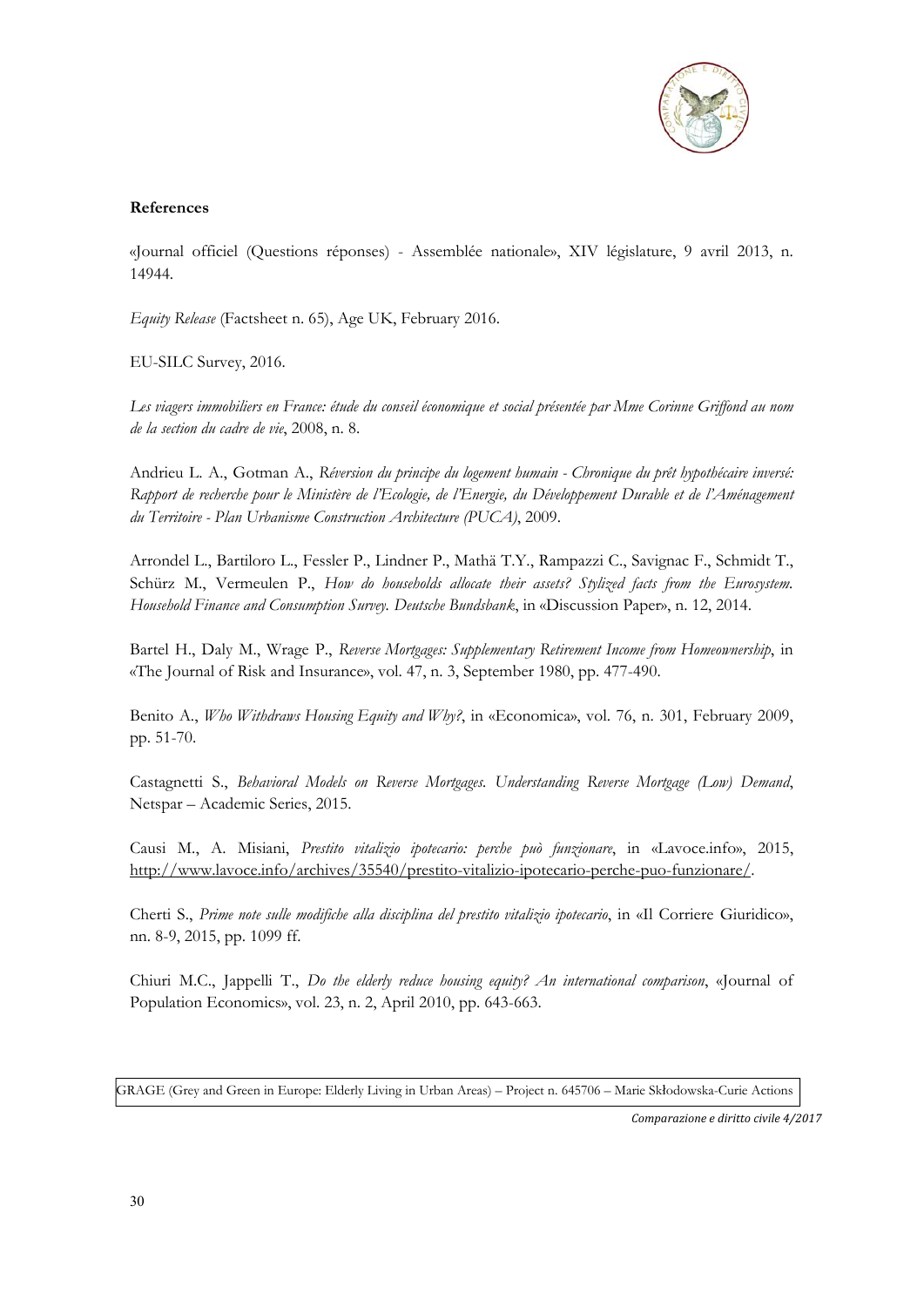

Del Pozo García E., Díaz Martinez Z., Fernández Sevilla L., *La hipoteca inversa en España: un estudio comparativo con otros países de la Unión Europea y EEUU*, in «Revista Universitaria Europea», n. 15, Julio-Diciembre 2011, pp. 85-106.

Deschamps C., Legrand V., *Trois bonnes raisons de reformer la vente d´immeuble en viager*, in «La semaine Juridique Notariale et Immobilière», n. 14, 2016, pp. 1117 ff.

Dilling R., Prast H., Rossi M., Urzì Brancati C., *The psychology and economics of reverse mortgage attitudes. Evidence from the Netherlands*, Netspar Industry Series, 2015.

Galliez L., Pouzenc F., *Compléter ses ressources: comparaison entre la vente en viager et le prêt viager hypothécaire*, in «Actualité Juridique Droit Immobilier», n. 5, 2011, pp. 351 ff.

Gijsberg C., *L'insuccès du prêt viager hypothécaire*, in «La Semaine Juridique Notariale et Immobilière», n. 12, Mars 2016, pp. 1103 ff.

Hanewald K., Post T., Sherris M., *Portfolio Choice in Retirement – What is the Optimal Home Equity Release Product?*, Netspar Discussion Papers, 2014.

Hendriks I., *Living Longer in Your Own House. Could a Reverse Mortgage Be the Solution?*, Netspar Theses, 2013.

Hess A., Holzhausen A., *The structure of European mortgage markets*, in Working Paper n. 97 of 22<sup>th</sup> January of 2008 of «Allianz Dresdner Economic Research», pp. 5 ff.

Hosty G. M., Groves S.J., Murray C.A., Shah M., *Pricing and Risk Capital in the Equity Release Market*, in «British Actuarial Journal», 14 (1), 2008, pp. 41-91.

Hurst E., Stafford F., *Home is Where Equity Is: Mortgage Refinancing and Household Consumption*, in «Journal of Money, Credit and Banking», vol. 36, n. 6, December 2004, pp. 985-1014.

Iuliani A., *Il prestito vitalizio ipotecario nel nuovo "sistema" delle garanzie reali*, in «Le nuove leggi commentate», n. 4, 2016, pp. 717 ff.

Joosten A., *Equity Release Products. Analysis for the Netherlands*, Netspar Academic Series, 2015.

Leonardi P., *La vente en viager doit encore convaincre*, http://www.lesoir.be/1309268/article/economie/immo/2016-09-05/vente-en-viager-doit-encoreconvaincre.

GRAGE (Grey and Green in Europe: Elderly Living in Urban Areas) – Project n. 645706 – Marie Skłodowska-Curie Actions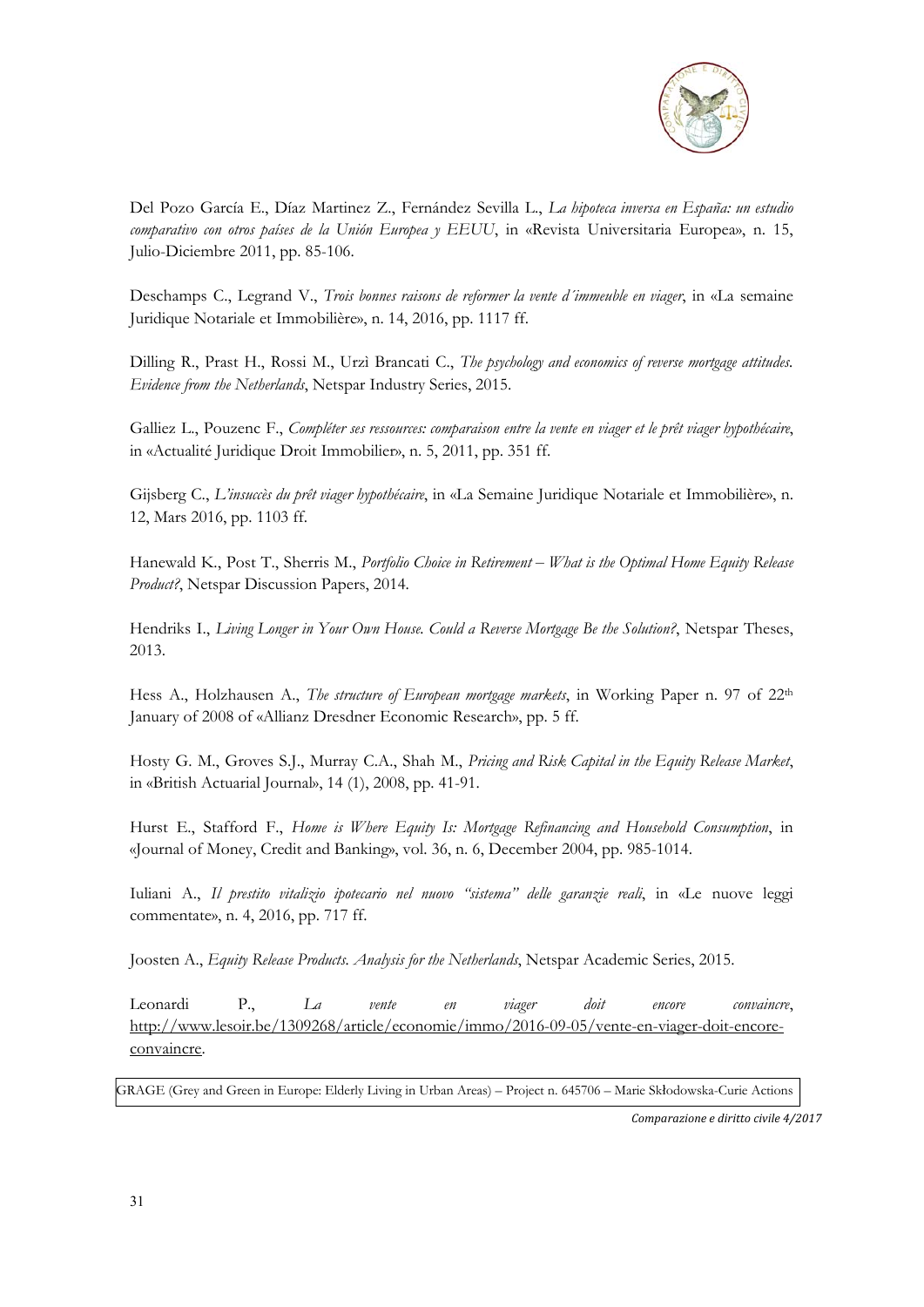

Leonardi P., *Le viager, tout le monde (ou presque) en parle*, http://www.lesoir.be/998260/article/economie/immo/2015-09-24/viager-tout-monde presque-en-parle.

Lungarella R., *Prestito vitalizio ipotecario: perché lo chiedono in pochi*, in «Lavoce.info», 2015, http://www.lavoce.info/archives/34824/prestito-vitalizio-ipotecario-perche-lo-chiedono-in-pochi/.

Mannella G.O., Platania G.C., *Il prestito vitalizio ipotecario*, Milan, 2015.

Morri G., Mazza A., *Property Finance: an International Approach*, Wiley, 2015.

Pécourt N., *Les réponses apportées par le prêt viager hypothécaire face aux enjeux du vieillissement de la population*, in «La Semaine Juridique Notariale et Immobilière», nn. 45-46, November 2014, pp. 1330 ff.

Périnet-Marquet H. (edited by), *Propositions de l'Association Henri Capitant pour une réforme du droit des biens*, Paris, 2009.

Poniatowski L., *Rapp. Sénat 2015 relatif à la transition énergétique pour la croissance verte*, n. 263, t. I.

Prigent S., *Prêt viager hypothécaire et solutions alternatives: les éléments du conseil*, in «Defrénois: la revue du notariat», n. 4, 2009, pp. 414 ff.

Quesada Sánchez A.J., *La hipoteca inversa: una opción realmente atractiva?*, in «Revista del Ministero de Trabajo e Inmigración», n. 81, 2009, pp. 135-148.

Randoux N., *L'avenir du prêt viager hypothécaire (Faut-il l'aménager ou le supprimer?)*, in «Defrénois: la revue du notariat», n. 21, pp. 2263 ff., 2009, e n. 22, pp. 2401, 2009, ff.

Reifner U., Clerc-Renaud S., Perez-Carrillo E., Tiffe A., Knobloch M., *Study on Equity Release Schemes in the EU, Part I General Report*, Institut für Finanazdienstleistungen, Hamburg, 2009.

Reifner U., Clerc-Renaud S., Perez-Carrillo E., Tiffe A., Knobloch M., *Study on Equity Release Schemes in the EU, Part II Country Reports*, Institut für Finanazdienstleistungen, Hamburg, 2009.

Rogue F., *Le viager, renouveau d´un modèle ancien*, in «Petites Affiches», n. 106, 2016, pp. 66 ff.

Sierminska E., Doorley K., *Decomposing wealth portfolios across countries: An age-old question?*, CEPS/INSTEAD Working Paper, n. 2012-32.

GRAGE (Grey and Green in Europe: Elderly Living in Urban Areas) – Project n. 645706 – Marie Skłodowska-Curie Actions